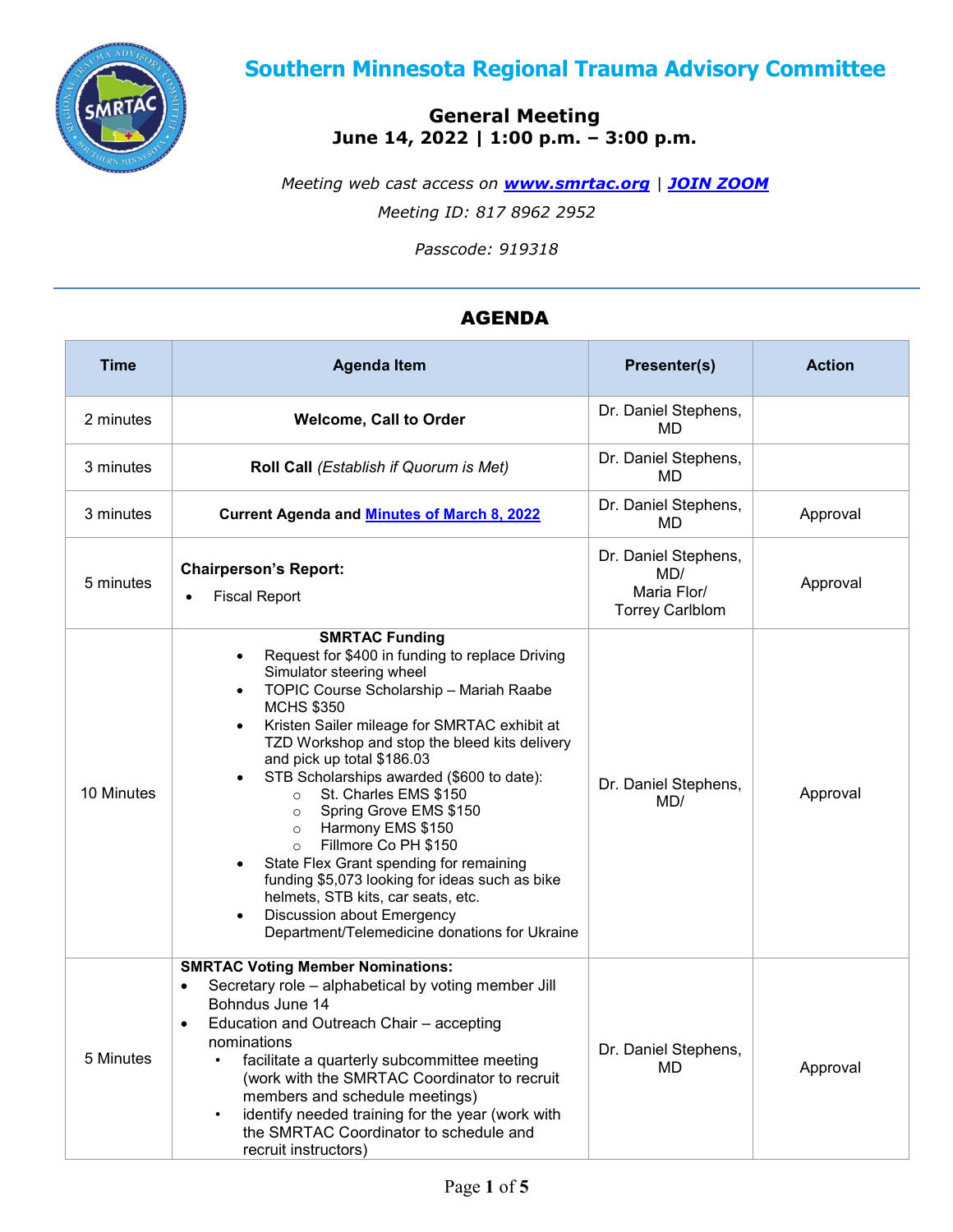|            | report at the SMRTAC quarterly general<br>meetings of the subcommittee work and any<br>trainings<br>work with the SMRTAC Coordinator to push out<br>information thru email and website on trauma<br>program information and education<br>Vice Chair role - accepting nominations<br>The Vice Chair is one of two officers of<br><b>SMRTAC</b><br>The Vice Chair takes on leadership of SMRTAC<br>$\bullet$<br>when the Chair is absent<br>The Officers and the Regional Trauma<br>$\bullet$<br>Coordinator(s) shall constitute the Executive<br>Committee of the SMRTAC<br>The Executive Committee shall be responsible<br>to set the agenda of each meeting of the<br>SMRTAC, and shall carry out such other duties<br>as are assigned by the SMRTAC.<br>The Executive Committee shall meet, in person<br>$\bullet$<br>or virtual, as often as necessary to perform its<br>duties. |                            |                   |
|------------|-------------------------------------------------------------------------------------------------------------------------------------------------------------------------------------------------------------------------------------------------------------------------------------------------------------------------------------------------------------------------------------------------------------------------------------------------------------------------------------------------------------------------------------------------------------------------------------------------------------------------------------------------------------------------------------------------------------------------------------------------------------------------------------------------------------------------------------------------------------------------------------|----------------------------|-------------------|
| 2 Minutes  | <b>SMRTAC General Meeting Sept 20 in person</b><br>discussion                                                                                                                                                                                                                                                                                                                                                                                                                                                                                                                                                                                                                                                                                                                                                                                                                       | Dr. Daniel Stephens,<br>MD | Approval          |
| 10 Minutes | Discussion for future educational topics (need input<br>and suggestions for instructors):<br>Treatment of neurogenic shock in the trauma<br>$\bullet$<br>patient<br>Treatment of cardiogenic shock in the trauma<br>patient<br>Assessment and interventions for bilateral femur<br>fractures in anti-coagulated trauma patient over<br>65                                                                                                                                                                                                                                                                                                                                                                                                                                                                                                                                           | Dr. Daniel Stephens        | <b>Discussion</b> |
| 5 minutes  | <b>STAC Update</b><br>Dr. Klinkner or Chris Ballard                                                                                                                                                                                                                                                                                                                                                                                                                                                                                                                                                                                                                                                                                                                                                                                                                                 | <b>Chris Ballard</b>       | Informational     |
| 10 minutes | <b>Subcommittee Chair Reports</b><br><b>TPM- Gail Norris</b><br>PI - Chris Edmiston & Dr. Kasal<br><b>EMS - Tim Malchow</b><br><b>Pediatrics - Jill Hunchis</b><br><b>Education/Outreach- Chair position open</b><br><b>Roundtable</b>                                                                                                                                                                                                                                                                                                                                                                                                                                                                                                                                                                                                                                              | All Chairs                 | Informational     |
| 10 minutes | <b>Mayo Clinic Trauma and Acute Care Surgery</b><br>$\bullet$<br>Symposium September 8-10, 2022 - Mayo<br><b>Clinic Rochester</b> . Designed for advanced<br>practitioners including physician assistants and<br>nurse practitioners. In addition, physicians,<br>clinical nurse specialists, nurse educators and<br>nursing staff in trauma, acute care surgery,<br>emergency medicine, and hospital medicine may<br>benefit from this course.<br><b>The Statewide Toward Zero Deaths</b><br>$\bullet$<br>conference is scheduled for October 12-13 in<br>St. Cloud. For more information about the<br>conference, please contact Linda Dolan at<br>Idolan@umn.edu                                                                                                                                                                                                                 | All                        | Informational     |
|            | <b>Adjourn</b>                                                                                                                                                                                                                                                                                                                                                                                                                                                                                                                                                                                                                                                                                                                                                                                                                                                                      |                            |                   |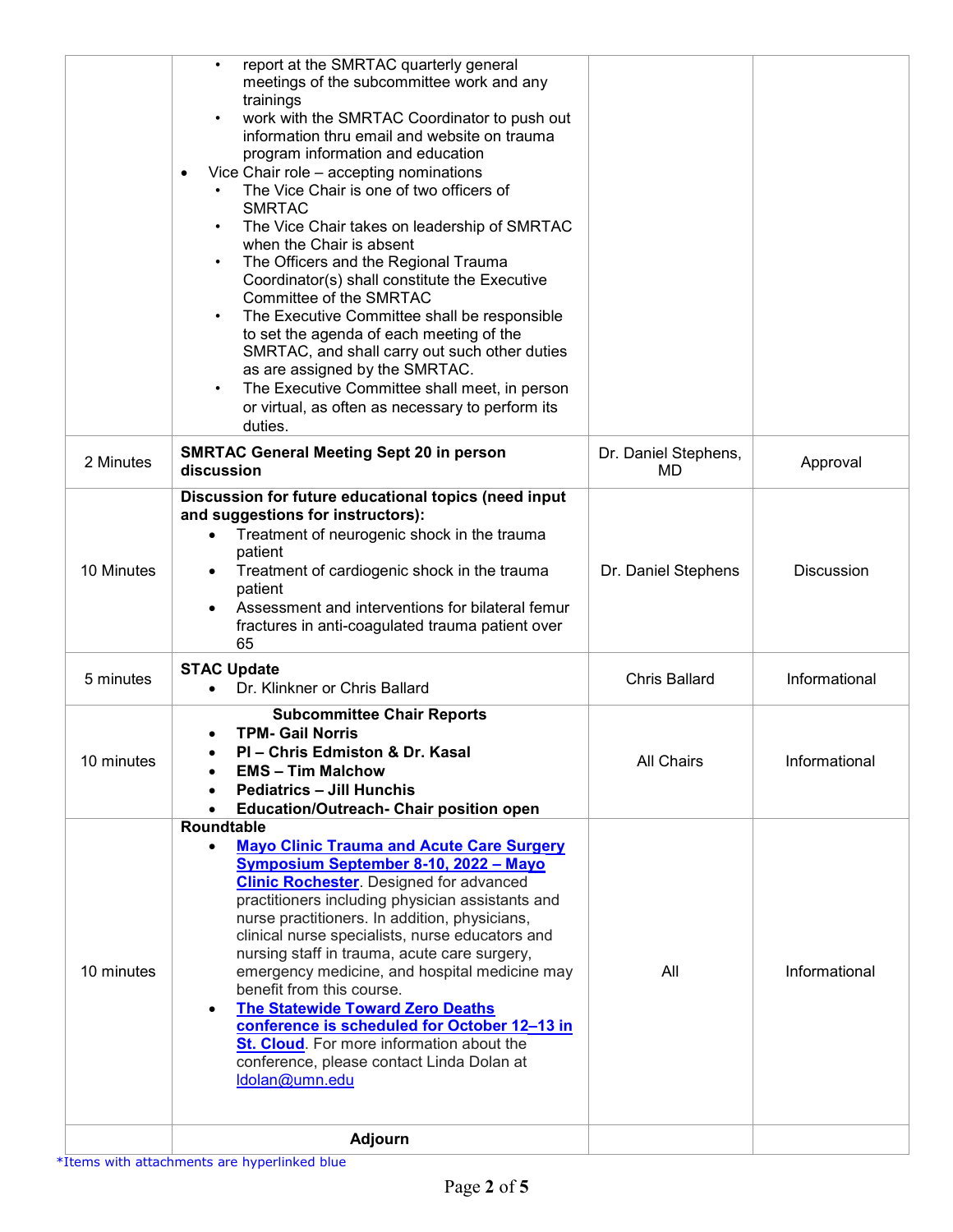**Member List [Robert's Rule](http://rulesonline.com/index.html)**

### **Future Topics**

### **Dates to Note**

# **2022 SMRTAC Meeting Dates:**

- $-3/8/2022$
- $6/14/2022$
- 9/20/2022
- $\cdot$  12/13/2022

# **2022 STAC Dates (Link to STAC [website\):](https://www.health.state.mn.us/facilities/traumasystem/stac/index.html#meetings)**

- $-3/1/2022$
- $\cdot$  6/7/2022
- $\cdot$  9/13/2022
- $\cdot$  12/6/2022

| <b>Voting Members</b>                                     |                                                                    |                                                                                          |  |  |
|-----------------------------------------------------------|--------------------------------------------------------------------|------------------------------------------------------------------------------------------|--|--|
| <b>Kathy Berns, RN</b><br>Aero-Medical Representative     | <b>Jill Bondhus</b><br>Dispatch Agency Representative              | Dr. Bethany Corliss daRocha,<br>MD<br>Medical Director of Level III/IV<br>Representative |  |  |
| <b>David Radtke</b><br><b>EMS Agency Representative</b>   | <b>Peggy Sue Garber, RN</b><br><b>Injury Prevention Specialist</b> | <b>Don Hauge</b><br>Regional EMS Representative                                          |  |  |
| <b>Mike Juntunen</b><br>Regional Data Registry Specialist | Dr. Daniel Stephens, MD<br>Level I Representative<br>Chair, SMRTAC | <b>Terri Elsbernd, MS RN</b><br>Pediatric Specialist                                     |  |  |
| Jacki Niss<br>Disaster Planning Specialist                | Angie Grimm, R.N.<br>Level IV RN Representative                    | Dr. Elizabeth Fogelson, MD<br>Level IV Provider                                          |  |  |
| <b>Jake Redden</b><br>Hospital Administrator              | Secretary, SMRTAC<br>Open Vice-Chair SMRTAC                        |                                                                                          |  |  |
|                                                           | <b>Administrative Staff</b>                                        |                                                                                          |  |  |
| <b>Kristen Sailer</b><br><b>SMRTAC Co-Coordinator</b>     | <b>Brenda Knutson</b><br>Administrative Assistant                  |                                                                                          |  |  |
| <b>Rick Wulfekuhle</b><br><b>SMRTAC Co-Coordinator</b>    | <b>Alex Leonard</b><br>SMRTAC Co-Coordinator                       |                                                                                          |  |  |
| <b>Sub-Committee Chairs</b>                               |                                                                    |                                                                                          |  |  |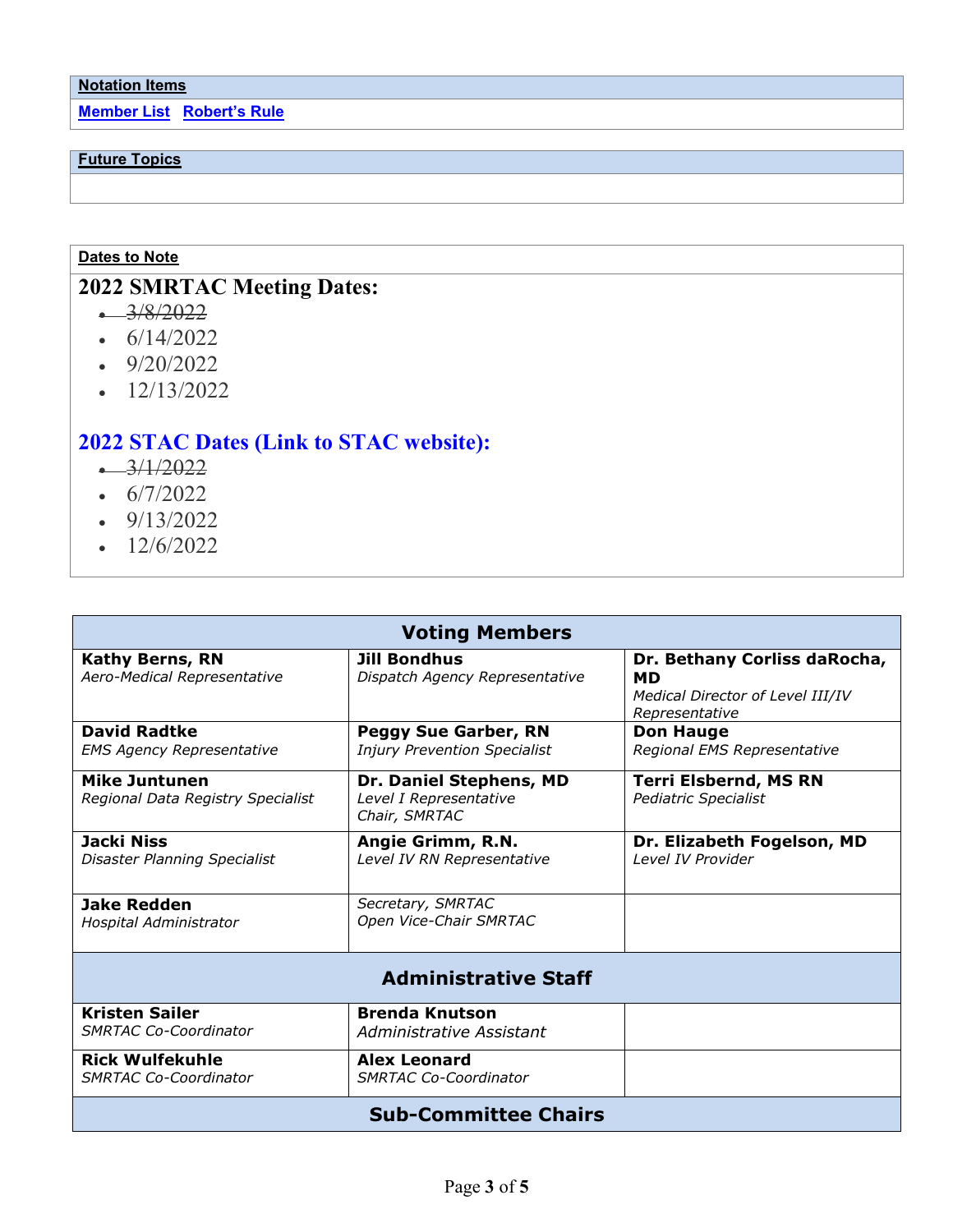| <b>Holly Munkel</b><br>Regional Data Registry             | <b>Chris Edmiston</b><br>PI Co-Chair                           | <b>Tim Malchow</b><br>EMS                                             |  |  |  |
|-----------------------------------------------------------|----------------------------------------------------------------|-----------------------------------------------------------------------|--|--|--|
| <b>Jill Hunchis, RN, CNP</b><br>Pediatrics                | <b>Chris Kasal, MD</b><br>PI Co-Chair                          | <b>OPEN</b><br>Education/Outreach                                     |  |  |  |
| <b>Gail Norris, RN</b><br>Trauma Program Manager          |                                                                |                                                                       |  |  |  |
|                                                           | <b>Liaisons</b>                                                |                                                                       |  |  |  |
| <b>Chris Ballard</b><br><b>MN Statewide Trauma System</b> | <b>Maria Flor</b><br><b>SMRTF</b><br>Foundation Executive Dir. | <b>Torrey Carlblom</b><br><b>SMRTF</b><br><b>Foundation Treasurer</b> |  |  |  |
| Dr. Denise Klinkner, M.D.<br><b>STAC Liaison</b>          |                                                                |                                                                       |  |  |  |
|                                                           |                                                                |                                                                       |  |  |  |

| <b>Attendance of Voting Members</b> |                                                  |  |
|-------------------------------------|--------------------------------------------------|--|
| Kathleen (Kathy) Berns RN           | Jacki Niss EP Rep                                |  |
| Jill Bondhus                        | Angie Grimm Level IV Hospital<br>Rep             |  |
| Bethany Corliss daRocha MD          | Daniel Stephens, M.D.                            |  |
| David Radtke                        | Elizabeth Fogelson, .M.D.                        |  |
| Don Hauge                           | Jake Redden Hospital<br><b>Administrator Rep</b> |  |
| Michael Juntunen                    | Peggy Sue Garber RN                              |  |
| Terri Elsbernd, MS RN               |                                                  |  |

X= attending; NA = not attending

| <b>Attendance of Subcommittee Members</b> |  |                        |  |
|-------------------------------------------|--|------------------------|--|
| Holly Munkel                              |  | Gail L. Norris RN      |  |
| Chris Edmiston                            |  | Christopher Kasal, MD  |  |
| Tim Malchow                               |  | Jill M Hunchis RN, CNP |  |

X= attending; NA = not attending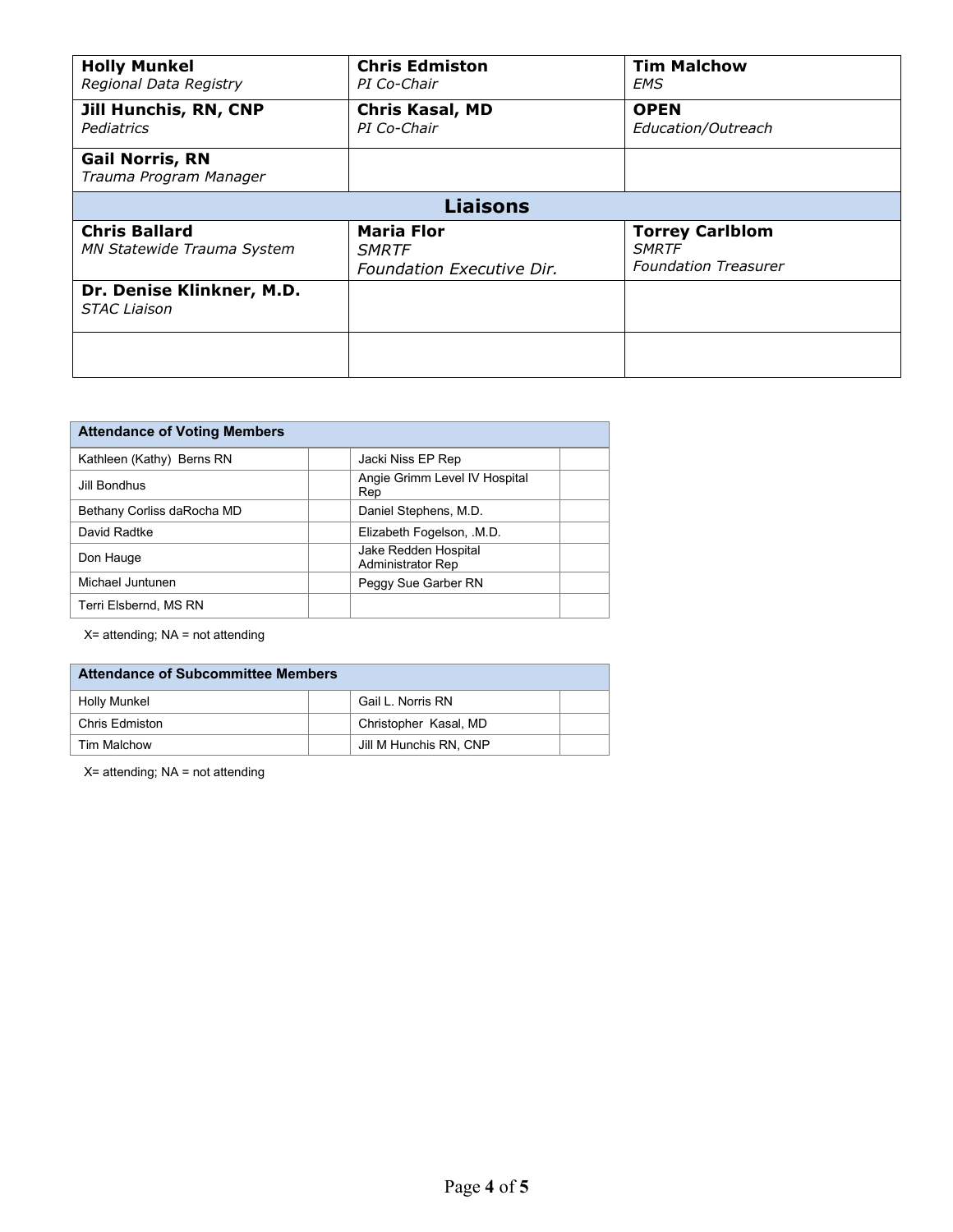SMRTAC Admin is inviting you to a scheduled Zoom meeting.

Topic: SMRTAC General Meeting

Time: Jun 14, 2022 01:00 PM Central Time (US and Canada)

Join Zoom Meeting

<https://us02web.zoom.us/j/81789622952?pwd=UzhDTTJSYml1V0dndytaV0dQSTZYZz09>

Meeting ID: 817 8962 2952

Passcode: 919318

One tap mobile

+13126266799,,81789622952#,,,,\*919318# US (Chicago)

+19292056099,,81789622952#,,,,\*919318# US (New York)

Dial by your location

- +1 312 626 6799 US (Chicago)
- +1 929 205 6099 US (New York)
- +1 301 715 8592 US (Washington DC)
- +1 346 248 7799 US (Houston)
- +1 669 900 6833 US (San Jose)
- +1 253 215 8782 US (Tacoma)

Meeting ID: 817 8962 2952

Passcode: 919318

Find your local number: https://us02web.zoom.us/u/kdNbnzTTR0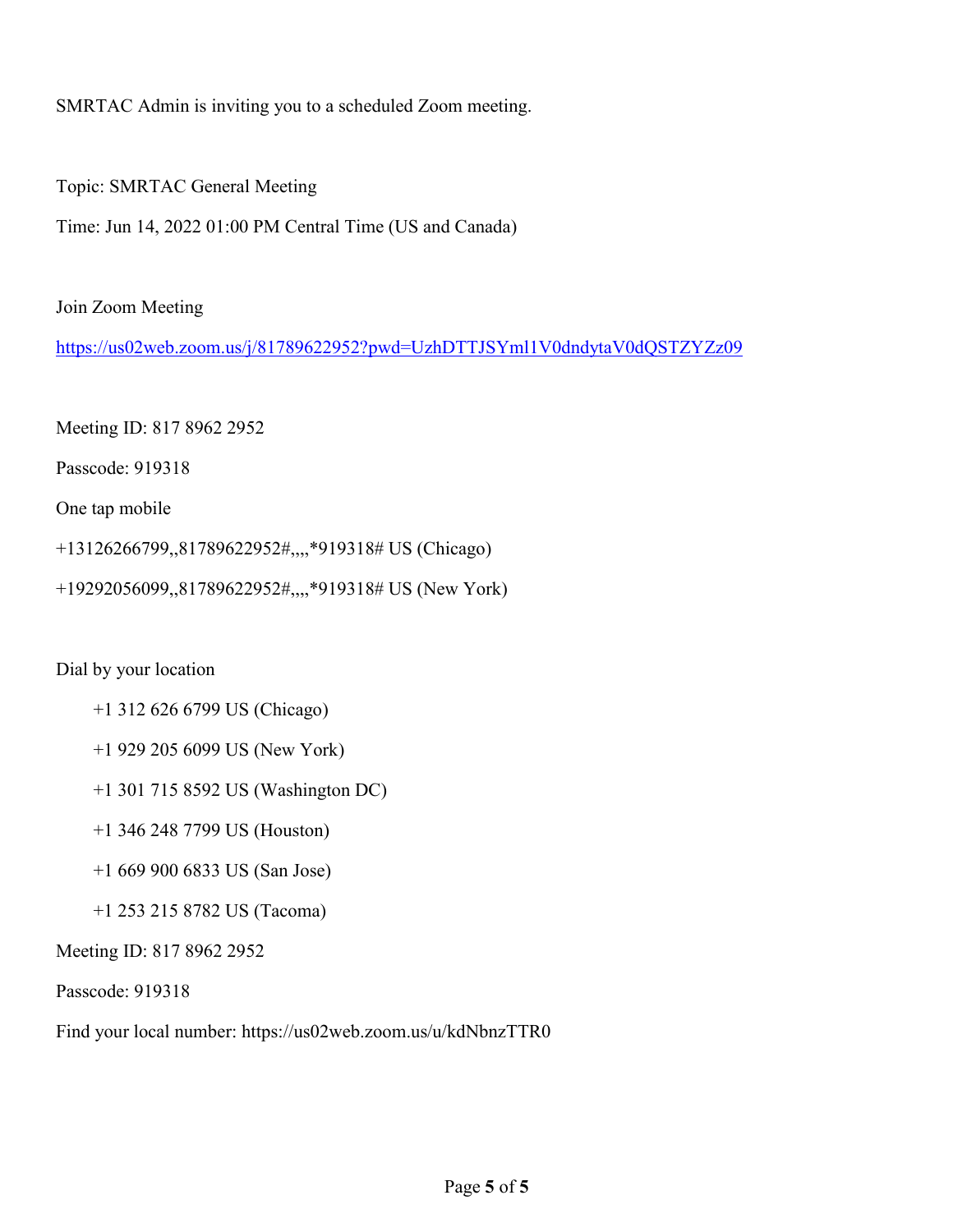<span id="page-5-0"></span>

### **Minutes General Meeting March 8, 2022** *|* **1:00 p.m. – 3:00 p.m.**

## Minutes

| <b>Time</b> | <b>Agenda Item</b>                                                                                                                                                                                                                             | Presenter(s)                                                         | <b>Action</b>                                                                                                                                                                                                                                                                  |
|-------------|------------------------------------------------------------------------------------------------------------------------------------------------------------------------------------------------------------------------------------------------|----------------------------------------------------------------------|--------------------------------------------------------------------------------------------------------------------------------------------------------------------------------------------------------------------------------------------------------------------------------|
| 2 minutes   | <b>Welcome, Call to Order</b>                                                                                                                                                                                                                  | Dr. Daniel Stephens,<br>MD                                           |                                                                                                                                                                                                                                                                                |
| 3 minutes   | Roll Call (Establish if Quorum is Met)                                                                                                                                                                                                         | Dr. Daniel Stephens,<br>MD                                           | Quorum met                                                                                                                                                                                                                                                                     |
| 3 minutes   | <b>Current Agenda and Minutes of December 14, 2021</b>                                                                                                                                                                                         | Dr. Daniel Stephens,<br>MD                                           | No changes.<br>Approved by Jake<br>Redden, seconded<br>by Peggy Sue<br>Garber.                                                                                                                                                                                                 |
| 5 minutes   | <b>Consent Agenda:</b><br><b>Subcommittee Minutes</b><br><b>Trauma Program Manager Meeting Minutes</b><br>$\circ$                                                                                                                              | Dr. Daniel Stephens,<br>MD                                           | Information                                                                                                                                                                                                                                                                    |
| 5 minutes   | <b>Chairperson's Report:</b><br><b>Fiscal Report</b>                                                                                                                                                                                           | Dr. Daniel Stephens,<br>MD/<br>Maria Flor/<br><b>Torrey Carlblom</b> | No major changes<br>since last meeting.<br>Approved by Jake<br>Redden, seconded<br>by Angie Grimm.                                                                                                                                                                             |
| 5 Minutes   | <b>SMRTAC Funding</b><br>TOPIC Course Scholarship - Stephanie Huber<br>$\bullet$<br><b>MCHS \$400</b><br>Kristen Sailer mileage for delivery & picking up<br>to Red Wing MCHS and New Ulm Medical<br>Center stop the bleed kits total \$179.66 | Dr. Daniel Stephens,<br>MD/                                          | These payments<br>were approved.<br>Approved by Jake<br>Redden.                                                                                                                                                                                                                |
| 5 Minutes   | <b>SMRTAC Voting Member Nominations:</b><br>Secretary role - alphabetical by voting member Kathy<br>$\bullet$<br>Berns March 8<br>Vice Chair role - accepting nominations<br>$\bullet$                                                         | Dr. Daniel Stephens,<br>MD                                           | Open positions<br>include Secretary,<br>Vice Chair,<br>Education<br>Coordinator, and<br>Injury Prevention<br>Coordinator. Jake<br>Redden suggested<br>using front line<br>team members as<br>secretary to get<br>them interested in<br><b>SMRTAC</b> with his<br>AA as backup. |
| 10 Minutes  | <b>Multi-modal Pain Management Therapy PMG Review</b>                                                                                                                                                                                          | Dr. Daniel Stephens<br>or Dr. Kevin Wise                             | Dr. Wise was not<br>able to be present<br>today. Dr.<br>Stephens reviewed<br>the guideline and                                                                                                                                                                                 |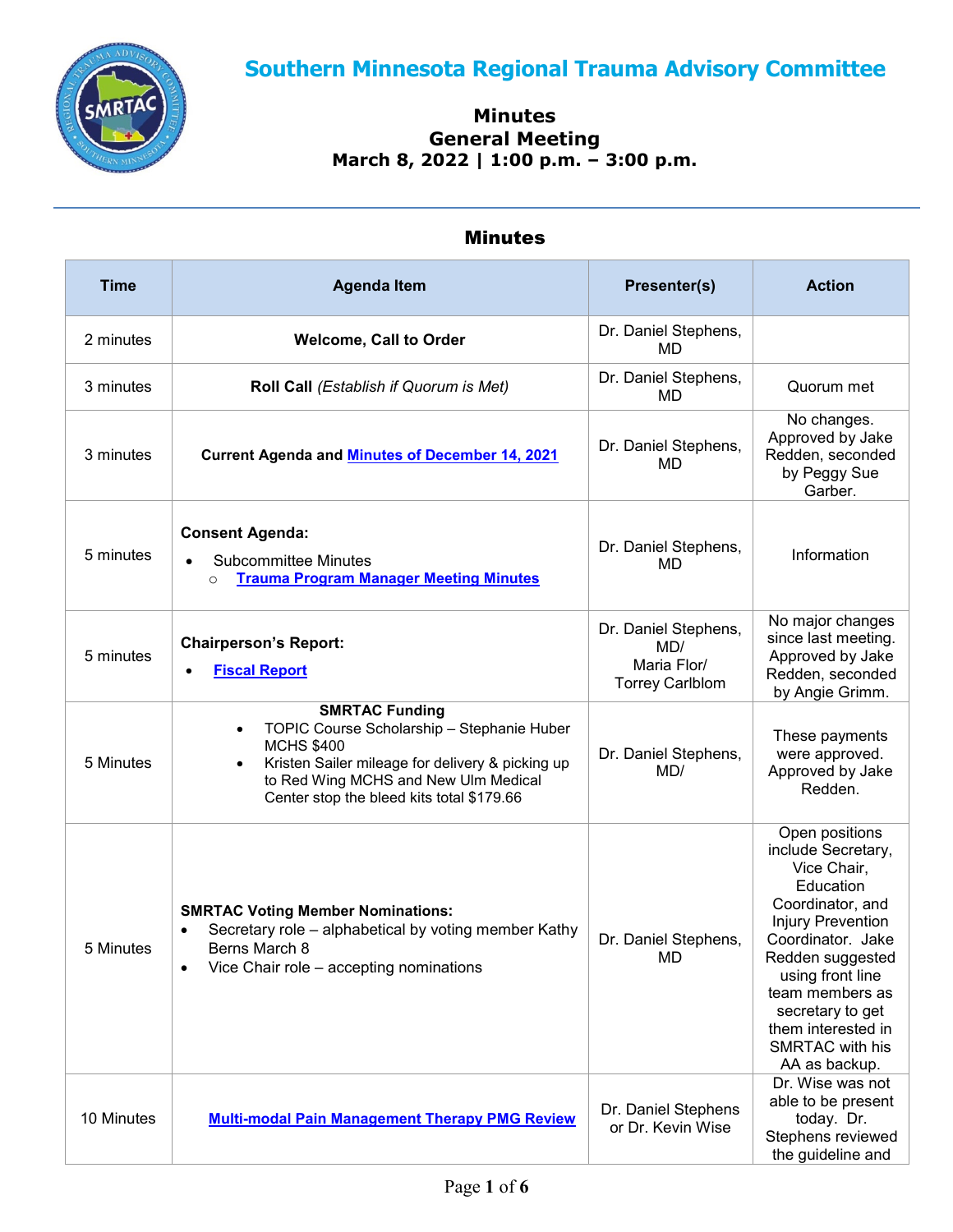| 2 Minutes | <b>SMRTAC General Meeting June 14 in person</b><br>discussion | Dr. Daniel Stephens,<br>MD | comments made so<br>far. They will<br>continue to revise<br>the guideline bring it<br>back to the<br>committee for<br>approval.<br>There is the<br>possibility that that<br>June 14 <sup>th</sup> meeting<br>can be in person.<br>Masks and vaccine<br>status will be<br>required. The<br>Owatonna facility<br>previously used will<br>most likely be used<br>again with a Zoom<br>option. Dr.<br>Stephens asked if<br>there were<br>concerns with this<br>plan and none were<br>raised. This will be<br>evaluated as the<br>next meeting date<br>gets closer.<br>Approved by Jake<br>Redden, seconded<br>by Elle Fogelson.                                            |
|-----------|---------------------------------------------------------------|----------------------------|------------------------------------------------------------------------------------------------------------------------------------------------------------------------------------------------------------------------------------------------------------------------------------------------------------------------------------------------------------------------------------------------------------------------------------------------------------------------------------------------------------------------------------------------------------------------------------------------------------------------------------------------------------------------|
| 5 minutes | <b>STAC Update</b><br><b>Chris Ballard</b>                    | <b>Chris Ballard</b>       | Chris Ballard gave<br>the following<br>updates:<br>$\sim$ A group testified<br>in front of the<br>House<br>Transportation,<br>Policy, and finance<br>Committee on traffic<br>safety. TZD<br>updated legislators<br>on increased traffic<br>fatalities and about<br>care after the<br>accident.<br>$\sim$ Tim is involved in<br>a project to restore<br>EMS data to trauma<br>systems.<br>~STAC is electing<br>new Chair and Vice<br>Chair in June.<br>~Maria Flor is<br>resigning her STAC<br>position (Level III or<br>IV TPM). Her<br>position will be<br>posted in the State<br>Register in April.<br>~Dillan Ferguson is<br>coming to the EMS<br>Regulatory Board. |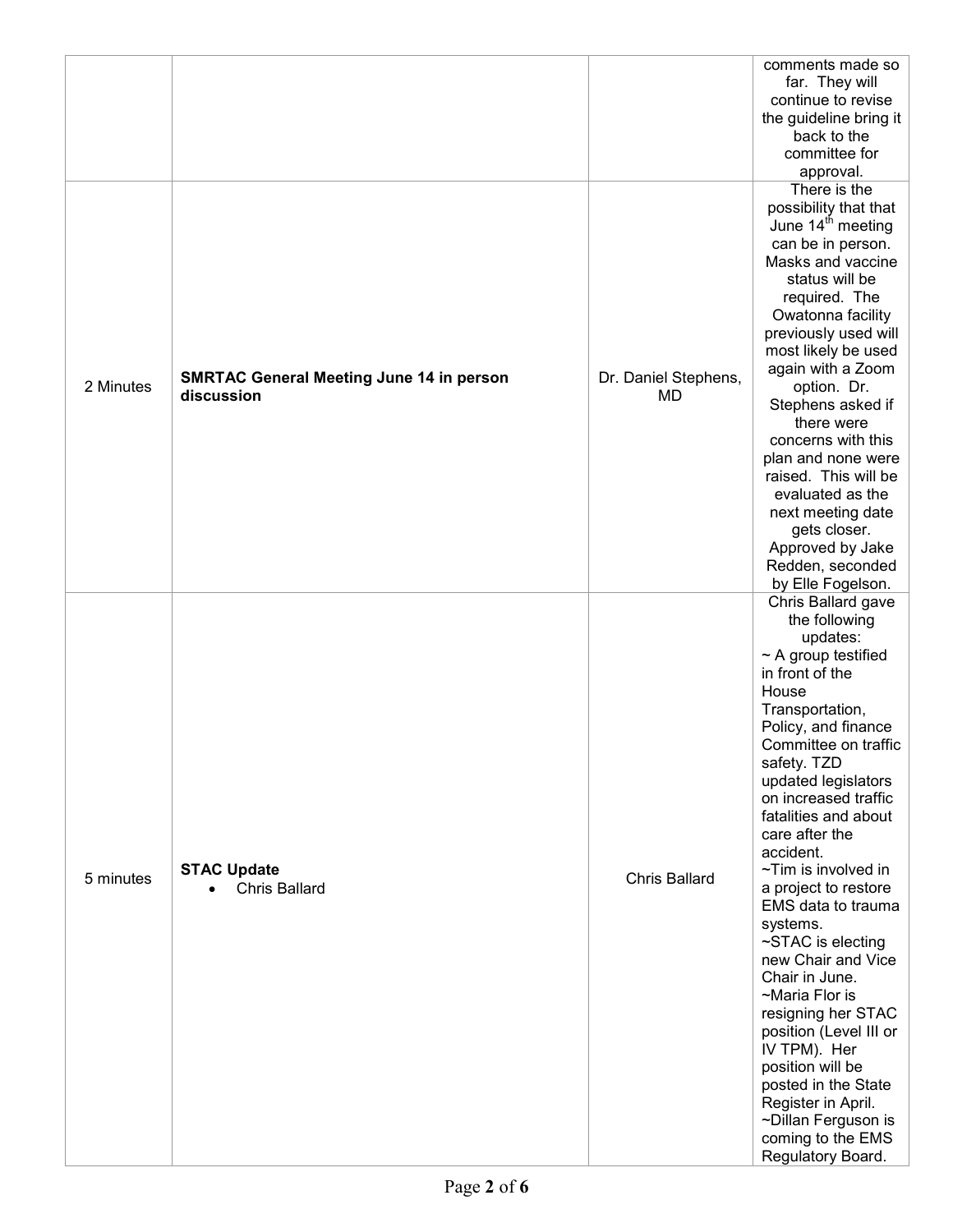|            |                                                                                                                                                                                                                                        |                   | ~The office of<br>Legislative Auditors<br>has published a<br>report on EMS<br>agencies which<br>describes the state<br>of EMS and how<br>the EMSRB is<br>doing.<br>~EMSRB collects<br>data from the EMS<br>electronic Patient<br>Care Report. About<br>50% of trauma data<br>comes from EMS<br>data.                                                                                                                                                                                                                                                                                                                                                                                                                                                                                                     |
|------------|----------------------------------------------------------------------------------------------------------------------------------------------------------------------------------------------------------------------------------------|-------------------|----------------------------------------------------------------------------------------------------------------------------------------------------------------------------------------------------------------------------------------------------------------------------------------------------------------------------------------------------------------------------------------------------------------------------------------------------------------------------------------------------------------------------------------------------------------------------------------------------------------------------------------------------------------------------------------------------------------------------------------------------------------------------------------------------------|
| 10 minutes | <b>Subcommittee Chair Reports</b><br><b>TPM- Gail Norris</b><br>PI - Chris Edmiston & Dr. Kasal<br><b>EMS - Tim Malchow</b><br><b>Pediatrics - Jill Hunchis</b><br><b>Education/Outreach- Chair position open</b>                      | <b>All Chairs</b> | ~ TPM: Gail Norris<br>reports they met<br>February 28' 2022<br>with 14 people in<br>attendance. Class<br>sized for TNCC are<br>down to 8/class.<br>Stop the Bleed has<br>a new vendor with<br>new slides. Gwen<br>Meyer has ordering<br>information for<br>supplies. Activities<br>for planned by<br>Mayo Clinic for<br><b>Trauma Awareness</b><br>month were<br>reviewed.<br>~PI: Dr. Kasal was<br>unavailable. Chris<br><b>Edmiston reported</b><br>that there have<br>been no cases<br>submitted for<br>review. TPM's will<br>watch for good<br>cases. There was a<br>suggestion to look<br>at long ED times<br>due to limited<br>hospitals to transfer<br>to and limited<br>transport options.<br>~EMS: no update.<br>~Pediatrics: no<br>update.<br>~Education/Outreac<br>h: Chair position<br>open. |
| 10 minutes | Roundtable<br>The Statewide Toward Zero Deaths conference is<br>$\bullet$<br>scheduled for October 12-13 in St. Cloud. The<br>planning committee is accepting topic ideas and<br>presentation proposals through Thursday, March<br>31. | All               | ~ Elle Fogelson<br>asked about the<br>required transfer of<br>certain patients<br>such as those with<br>traumatic head                                                                                                                                                                                                                                                                                                                                                                                                                                                                                                                                                                                                                                                                                   |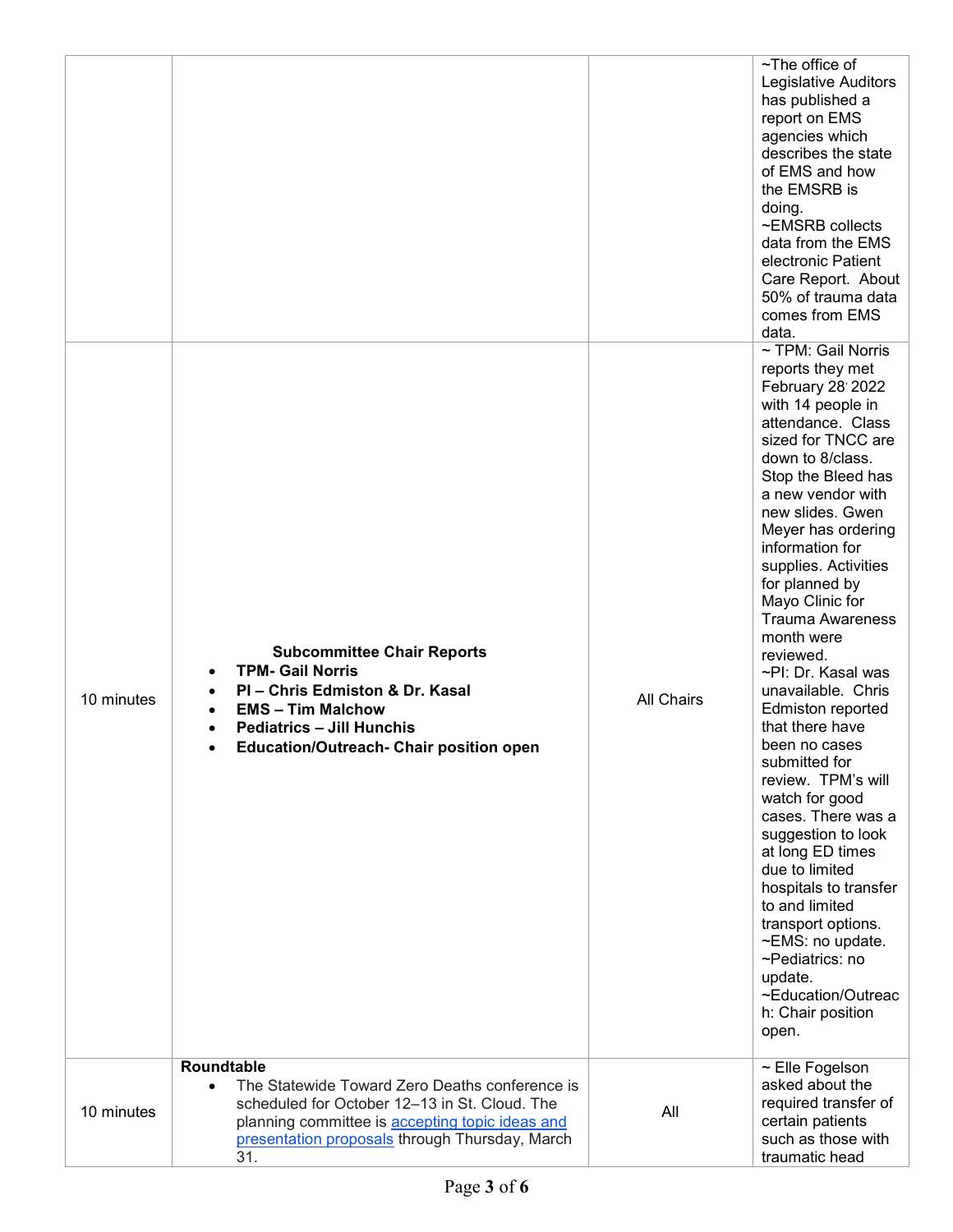\*Items with attachments are hyperlinked blue

### **Notation Items**

**Member List [Robert's Rule](http://rulesonline.com/index.html)**

## **Future Topics**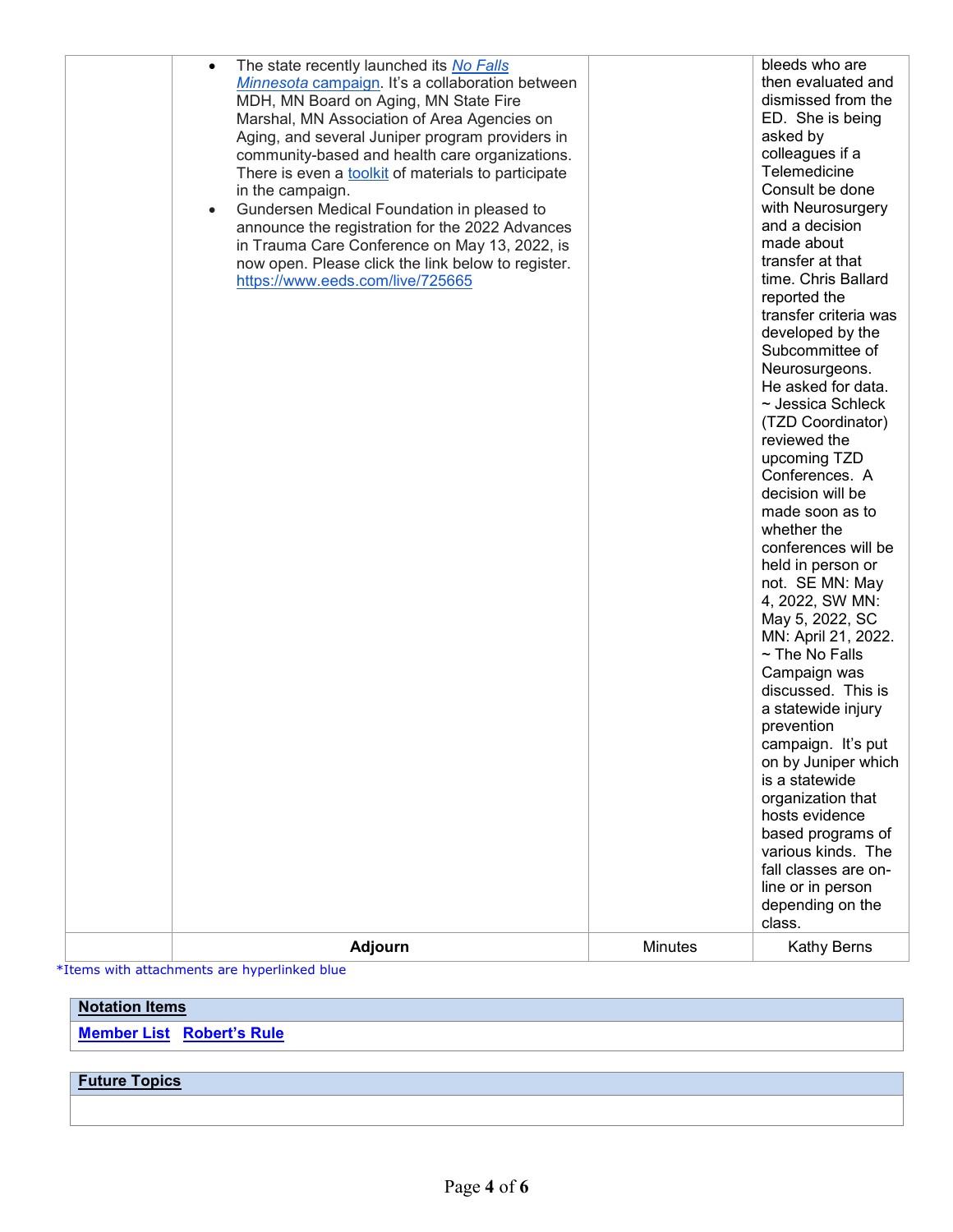### **Dates to Note**

# **2022 SMRTAC Meeting Dates:**

- $-3/8/2022$
- $\cdot$  6/14/2022
- $\cdot$  9/20/2022
- $\cdot$  12/13/2022

# **2022 STAC Dates (Link to STAC [website\):](https://www.health.state.mn.us/facilities/traumasystem/stac/index.html#meetings)**

- $-3/1/2022$
- $\cdot$  6/7/2022
- $-9/13/2022$
- $\cdot$  12/6/2022

| <b>Voting Members</b>                                     |                                                                    |                                                                                                 |  |  |  |
|-----------------------------------------------------------|--------------------------------------------------------------------|-------------------------------------------------------------------------------------------------|--|--|--|
| <b>Kathy Berns, RN</b><br>Aero-Medical Representative     | <b>Jill Bondhus</b><br>Dispatch Agency Representative              | Dr. Bethany Corliss daRocha,<br><b>MD</b><br>Medical Director of Level III/IV<br>Representative |  |  |  |
| <b>David Radtke</b><br><b>EMS Agency Representative</b>   | <b>Peggy Sue Garber, RN</b><br><b>Injury Prevention Specialist</b> | <b>Don Hauge</b><br>Regional EMS Representative                                                 |  |  |  |
| <b>Mike Juntunen</b><br>Regional Data Registry Specialist | Dr. Daniel Stephens, MD<br>Level I Representative<br>Chair, SMRTAC | <b>Terri Elsbernd, MS RN</b><br><b>Pediatric Specialist</b>                                     |  |  |  |
| <b>Jacki Niss</b><br><b>Disaster Planning Specialist</b>  | Angie Grimm, R.N.<br>Level IV RN Representative                    | Dr. Elizabeth Fogelson, MD<br>Level IV Provider                                                 |  |  |  |
| <b>Jake Redden</b><br>Hospital Administrator              | Secretary, SMRTAC<br><b>Vice-Chair SMRTAC</b>                      |                                                                                                 |  |  |  |
|                                                           | <b>Administrative Staff</b>                                        |                                                                                                 |  |  |  |
| <b>Kristen Sailer</b><br><b>SMRTAC Co-Coordinator</b>     | <b>Brenda Knutson</b><br>Administrative Assistant                  |                                                                                                 |  |  |  |
| <b>Rick Wulfekuhle</b><br><b>SMRTAC Co-Coordinator</b>    | <b>Alex Leonard</b><br><b>SMRTAC Co-Coordinator</b>                |                                                                                                 |  |  |  |
|                                                           | <b>Sub-Committee Chairs</b>                                        |                                                                                                 |  |  |  |
| <b>Holly Munkel</b><br>Regional Data Registry             | <b>Chris Edmiston</b><br>PI Co-Chair                               | <b>Tim Malchow</b><br><b>EMS</b>                                                                |  |  |  |
| <b>Jill Hunchis, RN, CNP</b><br>Pediatrics                | <b>Chris Kasal, MD</b><br>PI Co-Chair                              | <b>OPEN</b><br>Education/Outreach                                                               |  |  |  |
| <b>Gail Norris, RN</b><br>Trauma Program Manager          |                                                                    |                                                                                                 |  |  |  |
|                                                           | <b>Liaisons</b>                                                    |                                                                                                 |  |  |  |
| <b>Chris Ballard</b><br>MN Statewide Trauma System        | <b>Maria Flor</b><br><b>SMRTF</b><br>Foundation Executive Dir.     | <b>Torrey Carlblom</b><br><b>SMRTF</b><br><b>Foundation Treasurer</b>                           |  |  |  |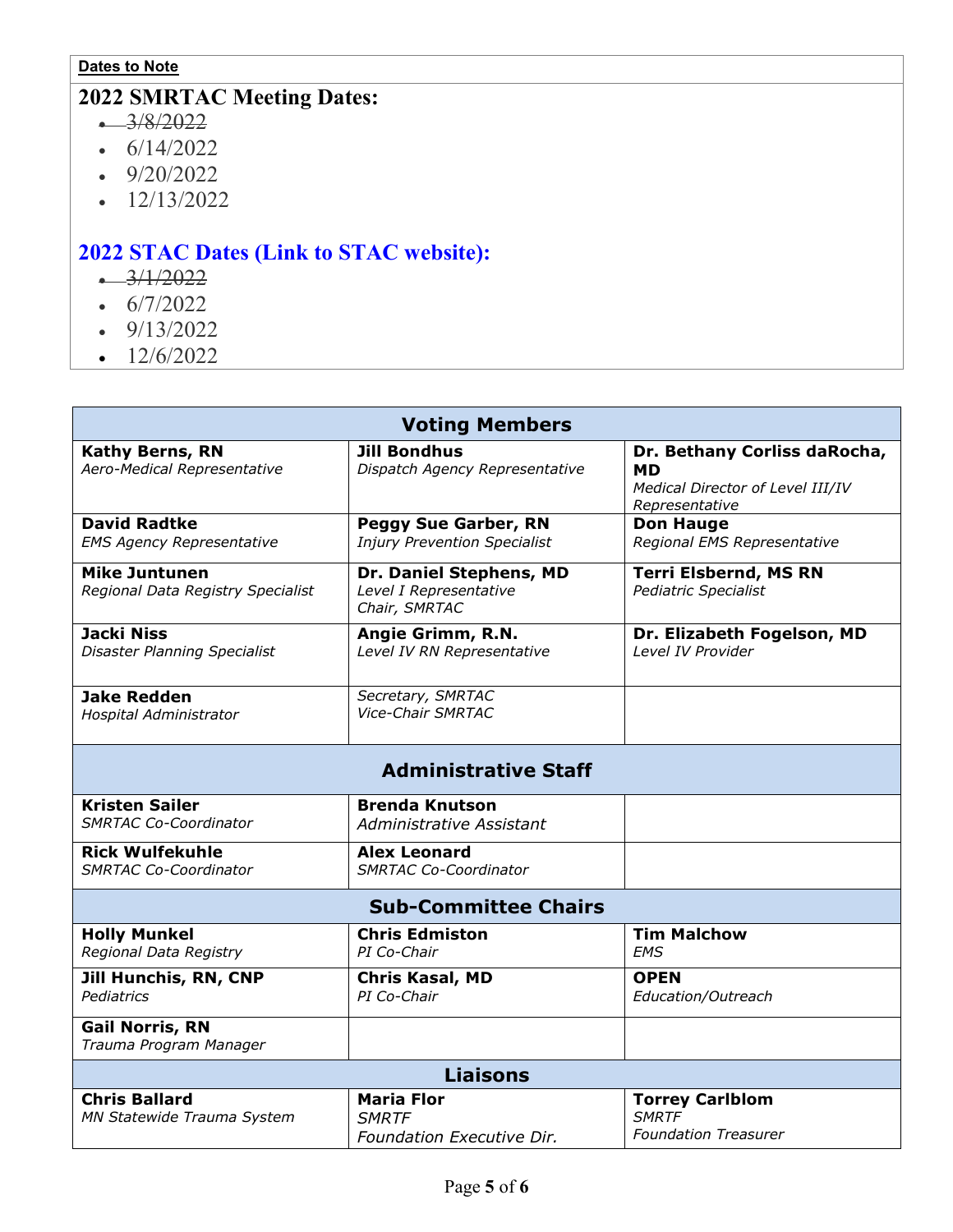| Dr. Denise Klinkner, M.D.<br><b>STAC Liaison</b> |  |
|--------------------------------------------------|--|
|                                                  |  |

| <b>Attendance of Voting Members</b>                    |                  |                                                |                                          |                                                                       |                                 |  |  |
|--------------------------------------------------------|------------------|------------------------------------------------|------------------------------------------|-----------------------------------------------------------------------|---------------------------------|--|--|
| Roll Call (need 7 for<br>quorum)<br><b>Voting Item</b> | <b>Roll Call</b> | <b>SMRTA</b><br>C<br><b>Funding</b><br>Approva | <b>SMRTF</b><br>Vice<br><b>President</b> | <b>Multimod</b><br>al Pain<br>Managem<br>ent<br>Therapy<br><b>PMG</b> | June 14<br>Meeting<br>In person |  |  |
| Kathleen (Kathy) Berns RN                              | X                | Y                                              | Y                                        | No vote                                                               | Υ                               |  |  |
| Jill Bondhus                                           | X                | Υ                                              | Υ                                        | No vote                                                               | Y                               |  |  |
| Bethany Corliss daRocha MD                             | <b>NA</b>        | Y                                              | Y                                        | No vote                                                               | Y                               |  |  |
| Terri Elsbernd, MS RN                                  | X                | Y                                              | Y                                        | No vote                                                               | Y                               |  |  |
| Peggy Sue Garber RN                                    | X                | Υ                                              | Y                                        | No vote                                                               | Y                               |  |  |
| Angi Grimm, R.N.                                       | X                | Y                                              | Y                                        | No vote                                                               | Y                               |  |  |
| Elizabeth Fogelson, .M.D.                              | X                | Υ                                              | Υ                                        | No vote                                                               | Υ                               |  |  |
| Don Hauge                                              | <b>NA</b>        | <b>NA</b>                                      | <b>NA</b>                                | <b>NA</b>                                                             | <b>NA</b>                       |  |  |
| Michael Juntunen                                       | X                | Y                                              | Y                                        | No vote                                                               | Y                               |  |  |
| Jacki NIss                                             | X                | 1                                              | $\mathbf{2}$                             | No vote                                                               | Υ                               |  |  |
| David Radtke                                           | X                | Υ                                              | Y                                        | No vote                                                               | Υ                               |  |  |
| Jake Redden                                            | X                | $\mathbf{2}$                                   | 1                                        | No vote                                                               | Y                               |  |  |
| Daniel Stephens, M.D.                                  | X                | Y                                              | Y                                        | No vote                                                               | Y                               |  |  |

X= attending; NA = not attending

| <b>Attendance of Subcommittee Members</b>         |  |                       |    |
|---------------------------------------------------|--|-----------------------|----|
| <b>Holly Munkel</b>                               |  | Gail L. Norris RN     |    |
| Chris Edmiston                                    |  | Christopher Kasal, MD | ΝA |
| NΑ<br>ΝA<br>Jill M Hunchis RN, CNP<br>Tim Malchow |  |                       |    |

X= attending; NA = not attending

| Other Attendees (taken from participant listing) |               |                        |               |
|--------------------------------------------------|---------------|------------------------|---------------|
| Name                                             | <b>Attend</b> | Name                   | <b>Attend</b> |
| Jessica Schlek                                   | X             | Stephanie Huber        | X             |
| Mariah Raabe                                     | X             | <b>Todd Emanuel</b>    | X             |
| Eric Weller                                      | X             | <b>Torrey Carlblom</b> | x             |
| Kari Wallace                                     | X             | Chris Ballard          | x             |
| Mark Griffith                                    | X             | Gwen Meyer             | X             |
| Nicole Guerton                                   | X             | <b>Taylor Burke</b>    | x             |
| Nicole Van Erp                                   | X             |                        |               |
| Sharon Wiita                                     | x             |                        |               |

X= attending; NA = not attending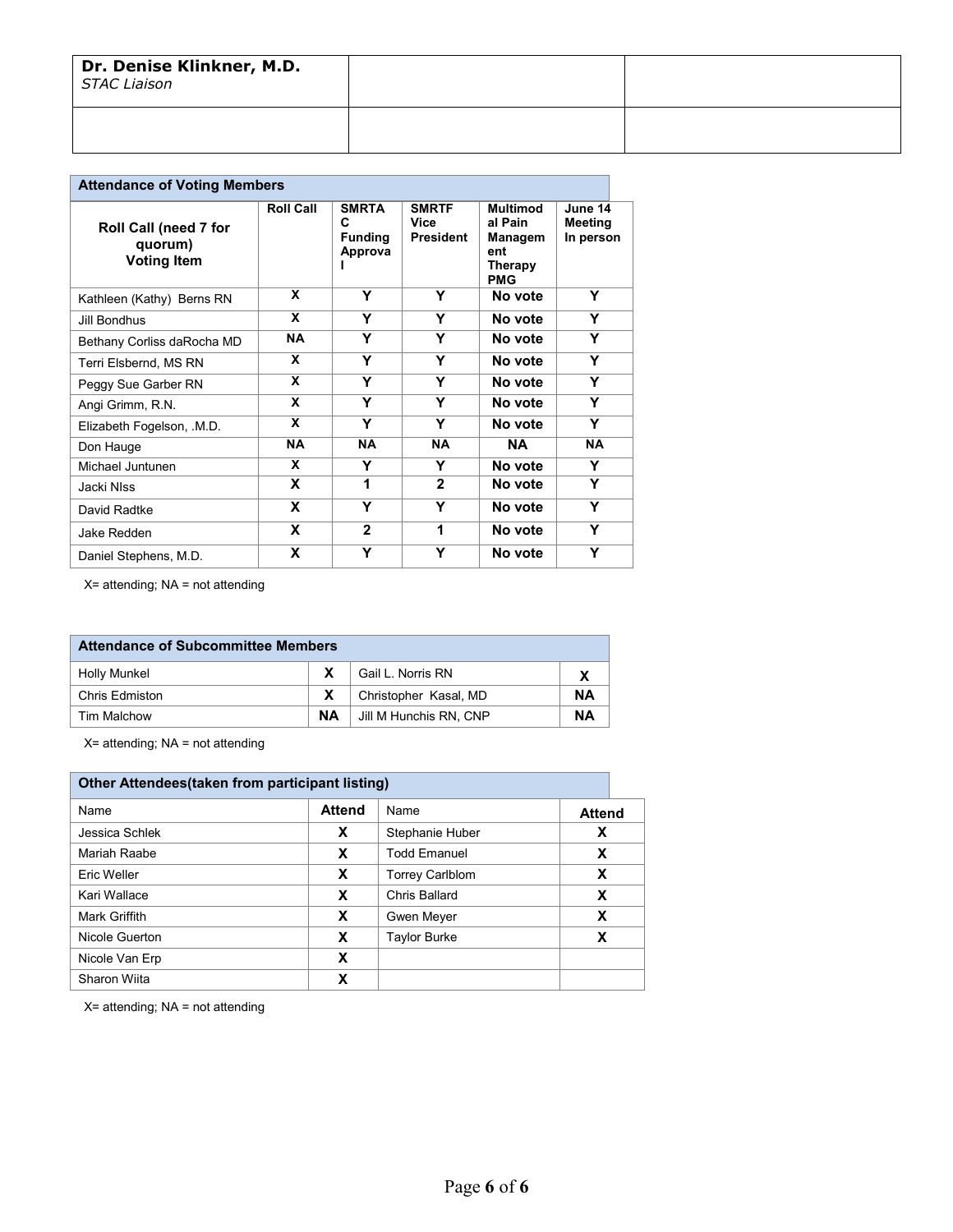

# **Southern Minnesota Regional Trauma Foundation Transaction Report**

**March 1, 2022 - May 31, 2022**

| <b>SMRTF Checking (4815)</b>      |                 |                                   | Bank Balance as of 2/28/2022 |                | 56,652.61    |
|-----------------------------------|-----------------|-----------------------------------|------------------------------|----------------|--------------|
| <b>Date</b>                       | <b>Num</b>      | <b>Name</b>                       | <b>Memo/Description</b>      | <b>Deposit</b> | Withdrawal   |
| Income                            |                 |                                   |                              |                |              |
| <b>Total Income</b>               |                 |                                   |                              | \$<br>0.00     |              |
| Expenditures                      |                 |                                   |                              |                |              |
| 3/4/2022                          | <b>Transfer</b> | <b>Capital One</b>                | <b>Supplies</b>              |                | 162.08       |
| 3/10/2022                         | 5225            | <b>New Ulm Medical Center</b>     | <b>Stop the Bleed</b>        |                | 150.00       |
| 3/7/2022                          | 5234            | <b>Mayo Clinic</b>                | <b>Edmiston TOPIC</b>        |                | 250.00       |
| 4/24/2022                         | 5235            | <b>Harmony Ambulance Service</b>  | <b>Stop the Bleed</b>        |                | 150.00       |
| 4/24/2022                         | 5236            | <b>Kristen Sailer</b>             | <b>Mileage</b>               |                | 55.92        |
| <b>Total Expenditures</b>         |                 |                                   |                              |                | \$<br>768.00 |
| <b>Net Activity during Period</b> |                 |                                   |                              |                | (768.00)     |
| <b>SMRTF Checking (4815)</b>      |                 |                                   | Bank Balance as of 5/31/2022 |                | 55,884.61    |
| Outstanding Items                 |                 |                                   |                              |                |              |
| 9/23/2021                         | 5227            | <b>Springfield Public Schools</b> | <b>Stop the Bleed</b>        |                | 150.00       |
| 5/1/2022                          | 5236            | <b>Mariah Raabe</b>               | <b>TOPIC</b>                 |                | 300.00       |
| 5/25/2022                         | 5237            | <b>Fillmore Co PH</b>             | <b>Stop the Bleed</b>        |                | 150.00       |
| 6/6/2022                          | 5239            | <b>Kristen Sailer</b>             | <b>Mileage</b>               |                | 186.03       |
| <b>Total Outstanding Items</b>    |                 |                                   |                              |                | \$<br>786.03 |
| <b>Outstanding Charges</b>        |                 |                                   |                              |                |              |
| <b>Total Outstanding Charges</b>  |                 |                                   |                              |                | \$<br>0.00   |
| <b>SMRTF Funds</b>                |                 |                                   | Funds Balance as of 6/9/2022 |                | 55,098.58    |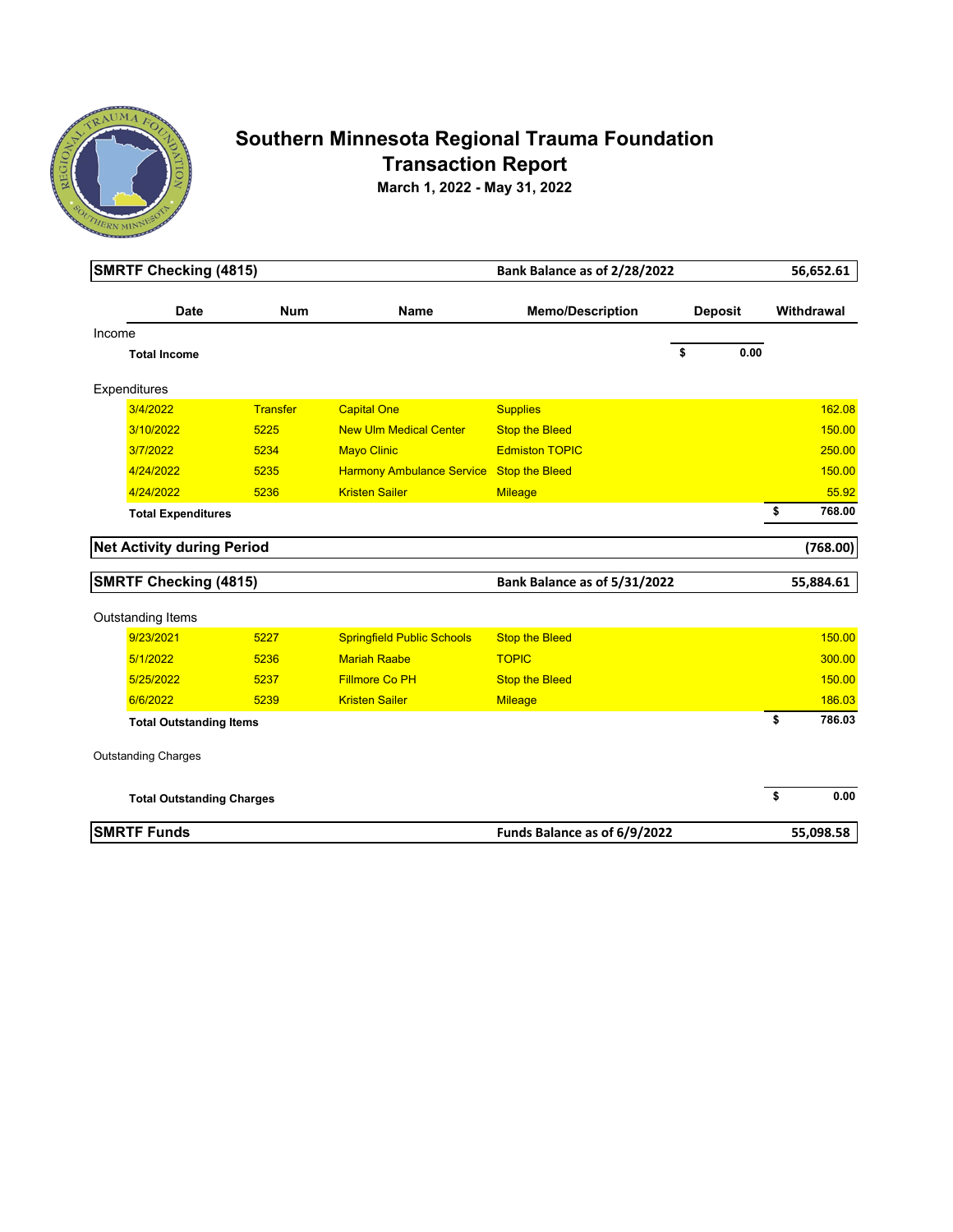<span id="page-12-0"></span>**COVID-19:** Mayo Clinic is committed to taking care of our patients, learners and staff. Learn more about attendance [requirements](https://ce.mayo.edu/content/guidelines-live-courses-and-conferences) for live courses and conferences and available COVID-19 online education and resources.

# Trauma and Acute Care Surgery Symposium

Rochester, MN US September 8, 2022 to September 10, 2022

**[Overview](https://ce.mayo.edu/critical-care-medicine)**

**This course offers Live (in-person) and Livestream (virtual) attendance options.**



### Course Directors:



#### https://ce.mayo.edu/critical-care-medicine/content/trauma-and-acute-care-surgery-symposium#group-tabs-node-course-default1 1/8

### **Course summary**

**Available credit:**

**18.75** AAPA Category 1

**18.75** AMA PRA Category <sup>1</sup> Credit™

**18.75** ANCC

**18.75** Attendance

**Event starts:** 09/08/2022 - 7:00am

**Event ends:** 09/10/2022 - 5:00pm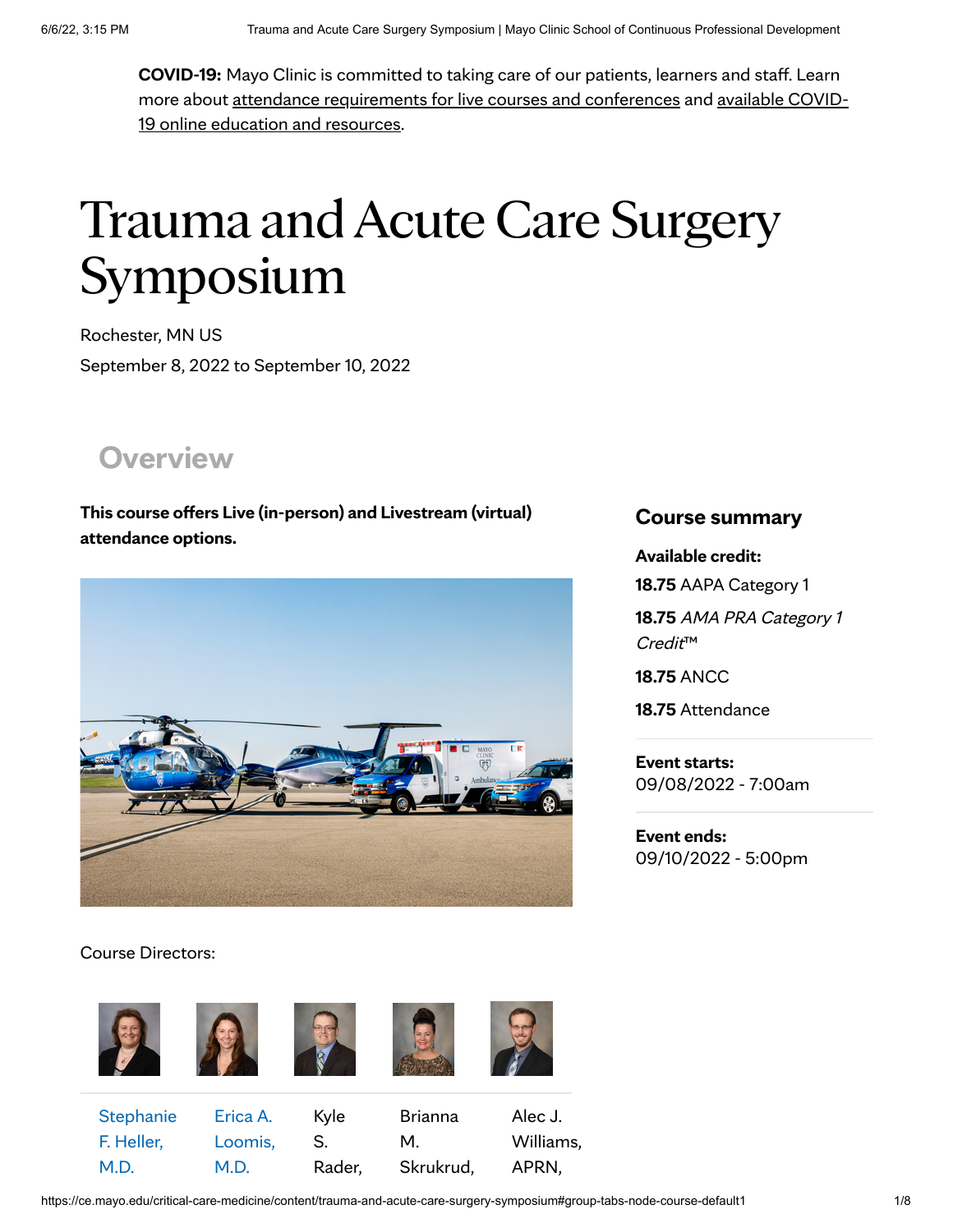| $PA -$ | APRN,  | C.N.P., |
|--------|--------|---------|
| C.     | C.N.P. | D.N.P.  |

September 8-10, 2022 - Live (In Person, Rochester, Minnesota) and Livestream - Central Time (CT)

Acute Care Surgery is an evolving specialty that takes the principals of trauma care (organized teams, evidence-based processes and procedures, and continuous quality improvement) and applies them to patients with other urgent, time-sensitive surgical conditions. Acute care surgery involves three central components: trauma, critical care and emergency surgery. Over the last 20 years, acute care surgical services have become increasingly responsible for the management of emergency general surgery across the country. As this surgical field continues to expand, so does the utilization of advanced practitioners within it. Mayo Clinic is uniquely positioned to share expert knowledge in this expanding specialty field. This course is designed to ensure that advanced practitioners enhance both knowledge and skill sets in acute care surgery.

**Registration Fees - LIVE General Session**

| <b>Physician and Scientist</b>                                                                                   | \$780.00 |
|------------------------------------------------------------------------------------------------------------------|----------|
| CNP, CNS, PA, Nurse, Physical Therapist,<br>Resident, Fellow, Allied Health Professional,<br>Pedorthist, Retiree | \$680.00 |
| <b>Registration Fees - Live Hands-On Breakouts*</b>                                                              |          |
| *Note some sessions are concurrent. Space is limited and<br>Pre-registration is required                         |          |
| Thursday, September 8, 3:00 - 5:00 p.m.                                                                          |          |
|                                                                                                                  |          |
| Session 1: Radiology: Don't be Afraid of the<br>Dark!!                                                           | \$100.00 |
| Session 2: Critical Care Procedures                                                                              | \$100.00 |
| Friday, September 9, 3:00 - 5:00 p.m.                                                                            |          |
| Session 3: Critical Care Procedures                                                                              | \$100.00 |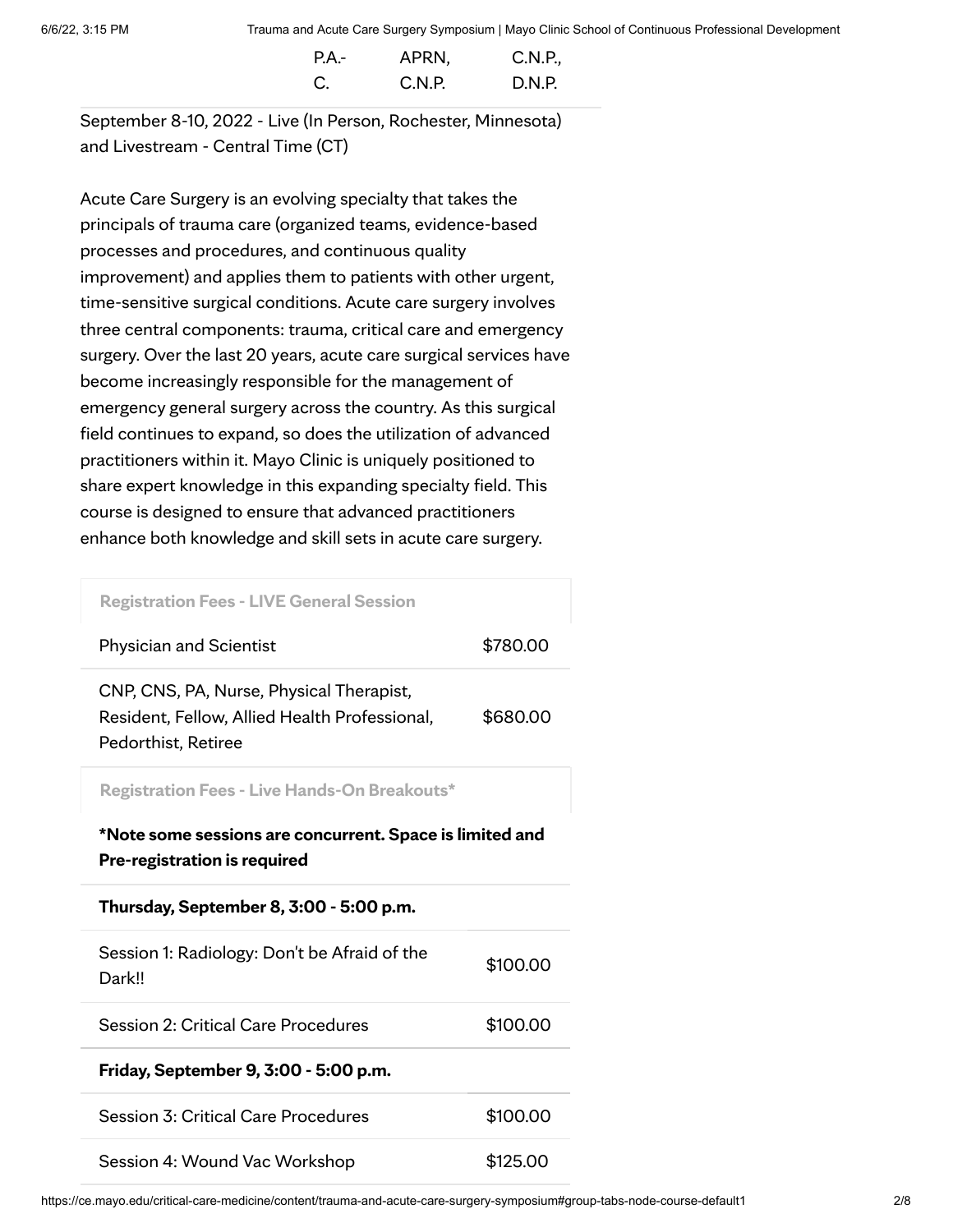| <b>Registration Fees - Livestream (Broadcast in Central</b> |
|-------------------------------------------------------------|
| \$780.00                                                    |
| \$680.00                                                    |
|                                                             |
|                                                             |
|                                                             |
| \$100.00                                                    |
|                                                             |

\*\*\*

LIVE (in-person) attendees must comply with all live course [requirements](https://ce.mayo.edu/content/guidelines-live-courses-and-conferences) and guidelines and applicable state and local COVID-19 travel restrictions, guidance and resources.

Learners who do not fulfill the requirements will be unable to attend the live (in-person) event. Requirements and guidelines may be amended as CDC, public health and other relevant guidance are adjusted.

#### **Exhibit Opportunities**

This course offers a unique opportunity for commercial companies to interact with health care providers and highlight their products and services. If you are interested in exhibit space during this course, please contact Dorinda [Johnson](mailto:johnson.dorinda@mayo.edu?subject=Trauma%20and%20Acute%20Care%20Surgery%20Symposium%20-%20Exhibit%20Opportunities).

# **Target Audience**

This course is designed for advanced practitioners including physician assistants and nurse practitioners. In addition, physicians, clinical nurse specialist, nurse educators and nursing staff in trauma, acute care surgery, emergency medicine, and hospital medicine may benefit from this course.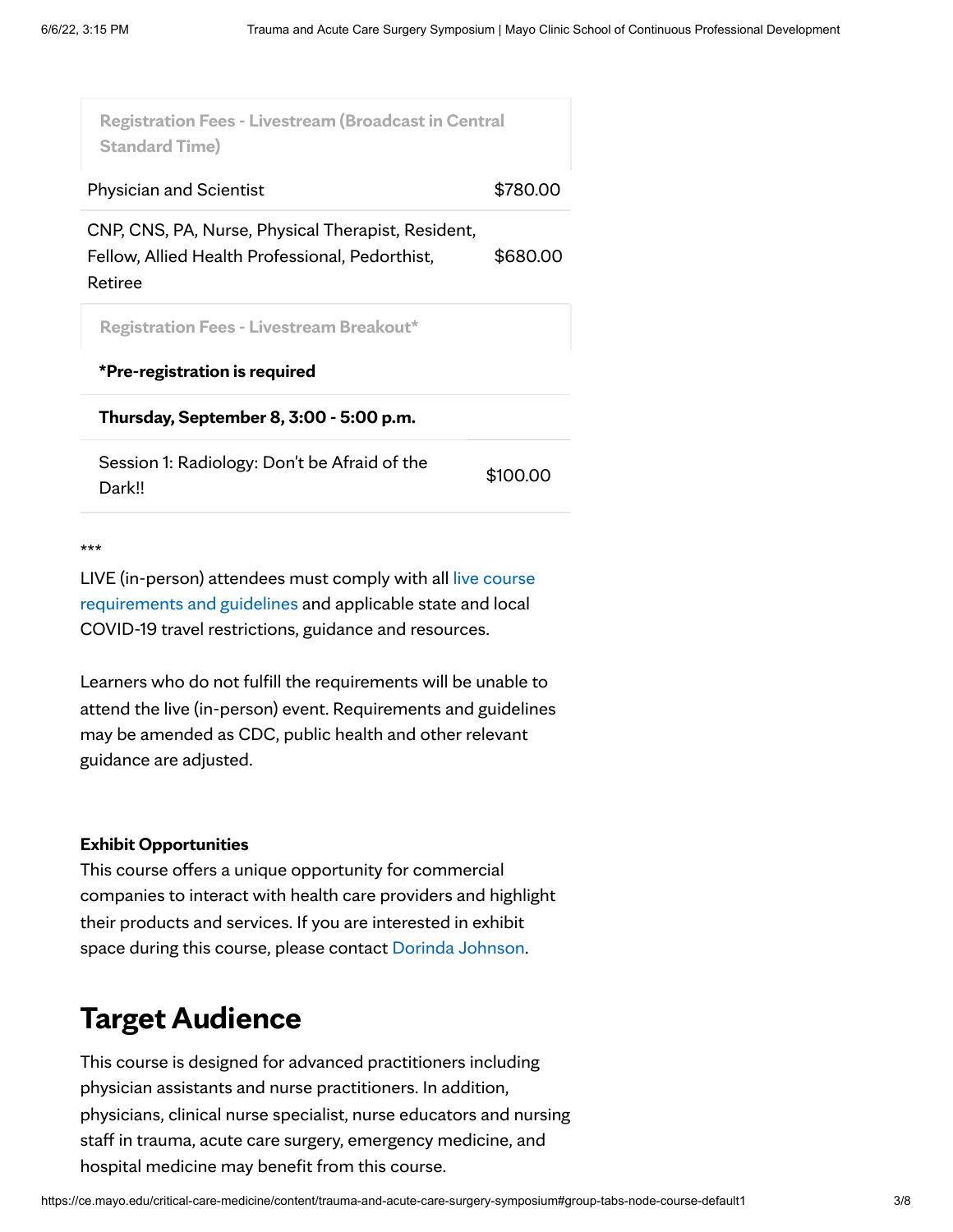# **Learning Objectives**

Upon completion of this activity, participants should be able to:

- Describe a systematic approach to assessment and management of the trauma and acute care patients.
- Formulate an action plan based on scientific rationale, evidence-based standards of care, and practice management guidelines for trauma and acute care patents.
- Choose appropriate and timely consultation and/or referral when necessary in the trauma acute care surgery populations.
- Describe whole blood management in the trauma patients.
- Define common organ failure syndromes in the critically ill, such as respiratory failure, shock, and sepsis.
- Discuss management of the pre and post-acute care surgical patients.

Attendance at any Mayo Clinic course does not indicate or guarantee competence or proficiency in the skills, knowledge or performance of any care or procedure(s) which may be discussed or taught in this course.

# **[Program](https://ce.mayo.edu/critical-care-medicine)**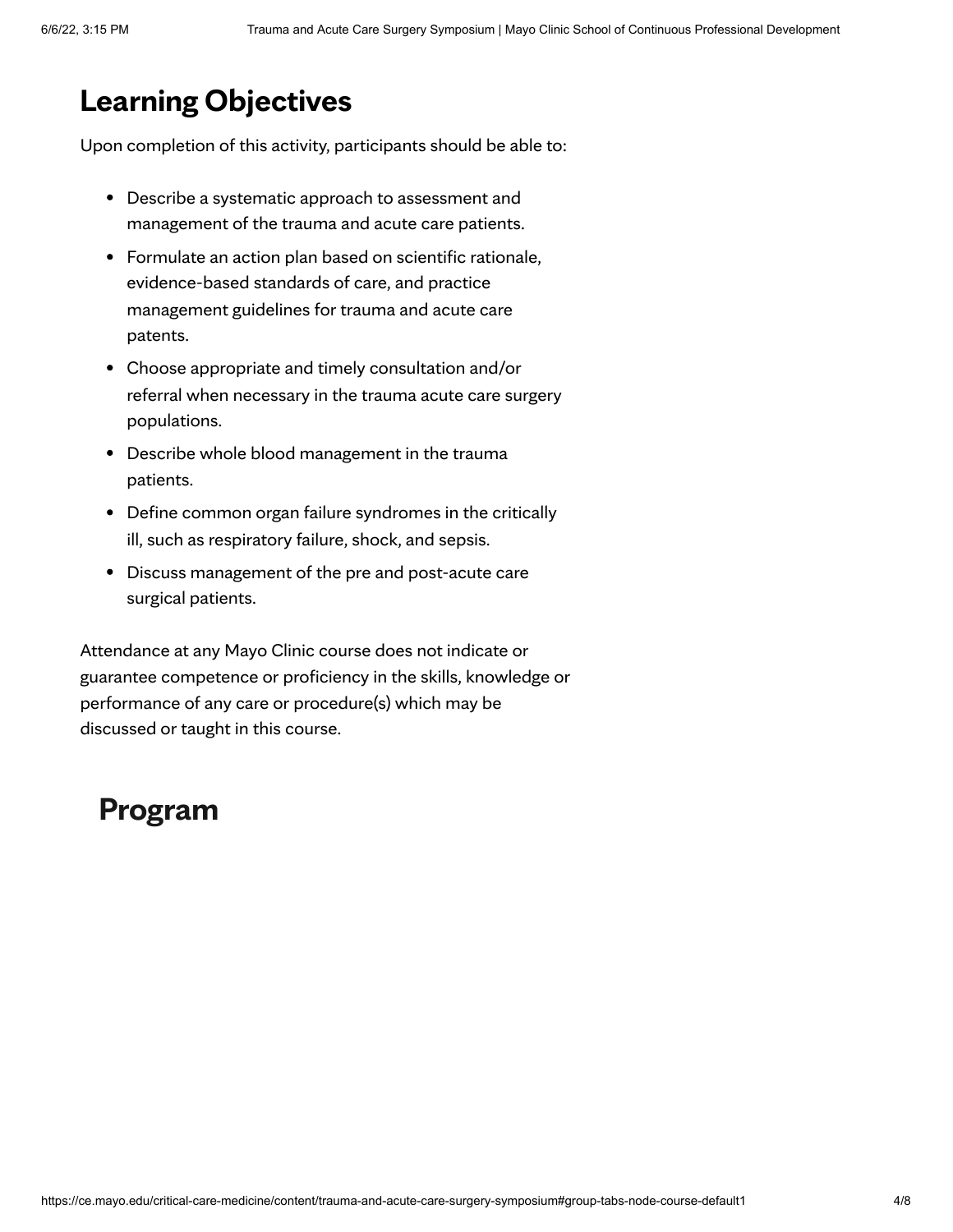

[Click](https://ce.mayo.edu/sites/default/files/media/2022-05/Trauma2022-ProgSched%205-20-22_0.pdf) here to view in mobile device.

# **[Location](https://ce.mayo.edu/critical-care-medicine)**

### **Mayo Clinic**

200 1st Street SW Leighton Auditorium - Siebens Medical Education Building Rochester, MN 55905 United States

#### **Live Course:**

Mayo Clinic 200 1st Street SW Leighton Auditorium - Siebens Medical Education Building Rochester, MN 55905

#### **Livestream:**

Broadcast in Central Time



**Travel**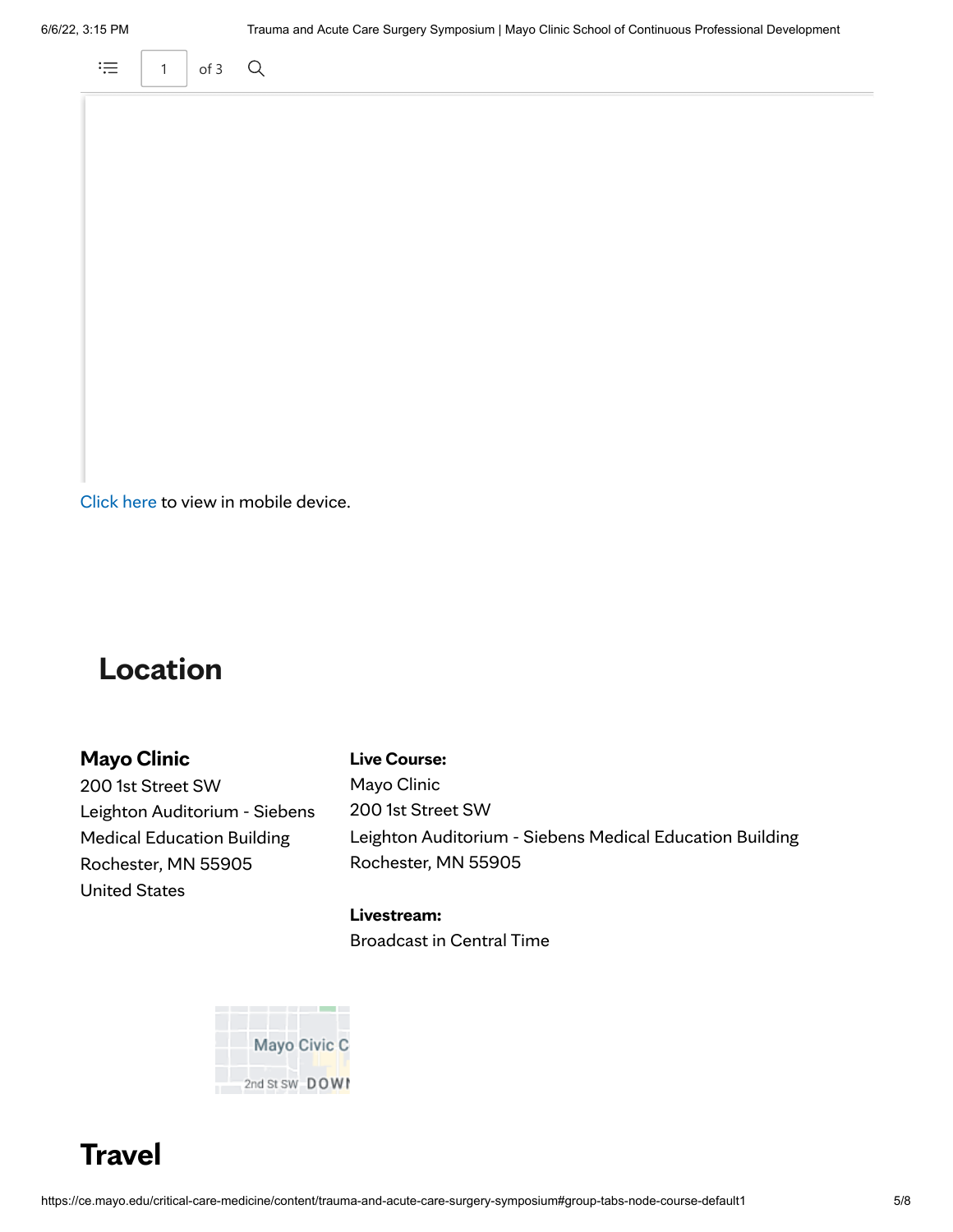Rochester, Minnesota, greets thousands of visitors from around the world each year. The city is serviced by an international airport with multiple flights daily.

Access to and from the airport is provided by taxi, shuttle service, and rental car. The airport is located approximately 10 miles from the Mayo Clinic campus.

**Note to Travelers:** Several cities in the United States are named Rochester. When you make airline reservations and check your baggage, be sure that your destination is Rochester, Minnesota (RST) and that your baggage has been properly tagged.

You may wish to visit Experience Rochester [website](https://www.experiencerochestermn.com/) for additional travel information, accommodation options, and area information.

#### **Parking**

Parking is available in hotel and city [ramps](https://www.rochestermn.gov/government/departments/public-parking). The cost for parking is not included in the registration fee.

All travel and lodging expenses are the sole responsibility of the individual registrant.

# **[Accreditation](https://ce.mayo.edu/critical-care-medicine)**



INTERPROFESSIONAL CONTINUING EDUCATION

#### **Accreditation Statement**

In support of improving patient care, Mayo Clinic College of Medicine and Science is jointly accredited by the Accreditation Council for Continuing Medical Education (ACCME), the Accreditation Council for Pharmacy Education (ACPE), and the American Nurses Credentialing Center (ANCC)

to provide continuing education for the healthcare team.

#### **Credit Statement(s):**

#### **AMA**

Mayo Clinic College of Medicine and Science designates this other activity (live and livestream) for a maximum of 18.75 AMA PRA Category 1 Credits™. Physicians should claim only the credit commensurate with the extent of their participation in the activity.

| Day      | <b>Credit</b> |
|----------|---------------|
| Thursday | 5.25          |
| Friday   | 5.25          |
| Saturday | 4.25          |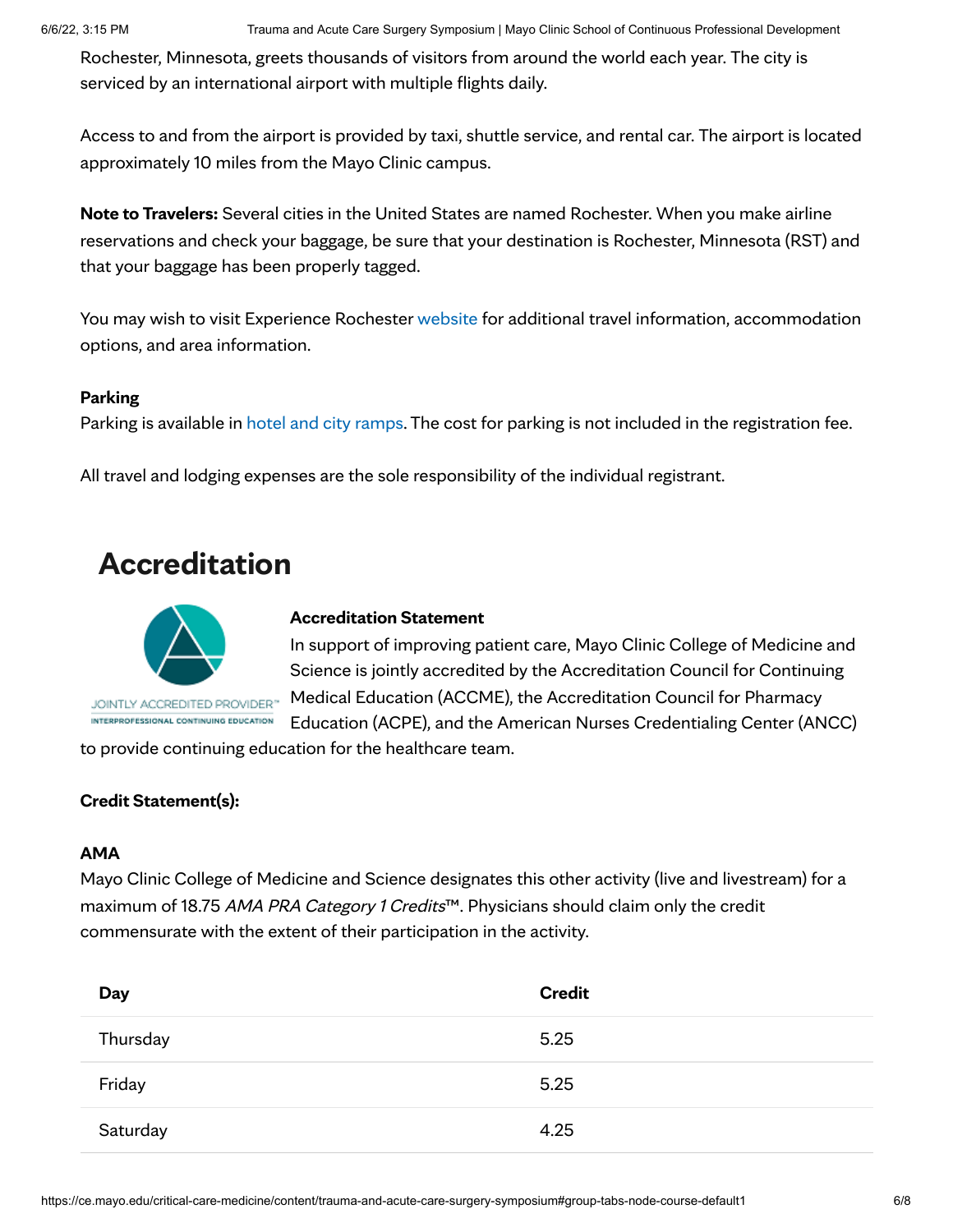#### **Optional Breakouts**

| Thursday | 2.00 |
|----------|------|
| Friday   | 2.00 |

#### **AAPA**



Mayo Clinic College of Medicine and Science has been authorized by the American Academy of PAs (AAPA) to award AAPA Category 1 CME credit for activities planned in accordance with AAPA CME Criteria. This activity is designated for 18.75 AAPA Category 1 CME credits. PAs should only claim credit commensurate with the extent of their participation.

#### **ANCC**

Mayo Clinic College of Medicine and Science designates this activity for a maximum of 18.75 ANCC contact hours. Nurses should claim only the credit commensurate with the extent of their participation in the activity.

#### **Other Healthcare Professionals:**

A record of attendance will be provided to all registrants for requesting credits in accordance with state nursing boards, specialty societies or other professional associations.

**For disclosure information regarding Mayo Clinic School of Continuous Professional Development accreditation review committee member(s) and staff, please go here to review [disclosures](https://ce.mayo.edu/content/disclosures).**

# **Available Credit**

**18.75** AAPA Category 1 18.75 AMA PRA Category 1 Credit<sup>™</sup> **18.75** ANCC **18.75** Attendance

# **[Register](https://ce.mayo.edu/critical-care-medicine)**

| <b>Title</b>                                   | <b>Price</b> | <b>Status</b> |
|------------------------------------------------|--------------|---------------|
| <b>Trauma and Acute Care Surgery Symposium</b> | \$0.00       | Locked        |
|                                                | \$0.00       | Locked        |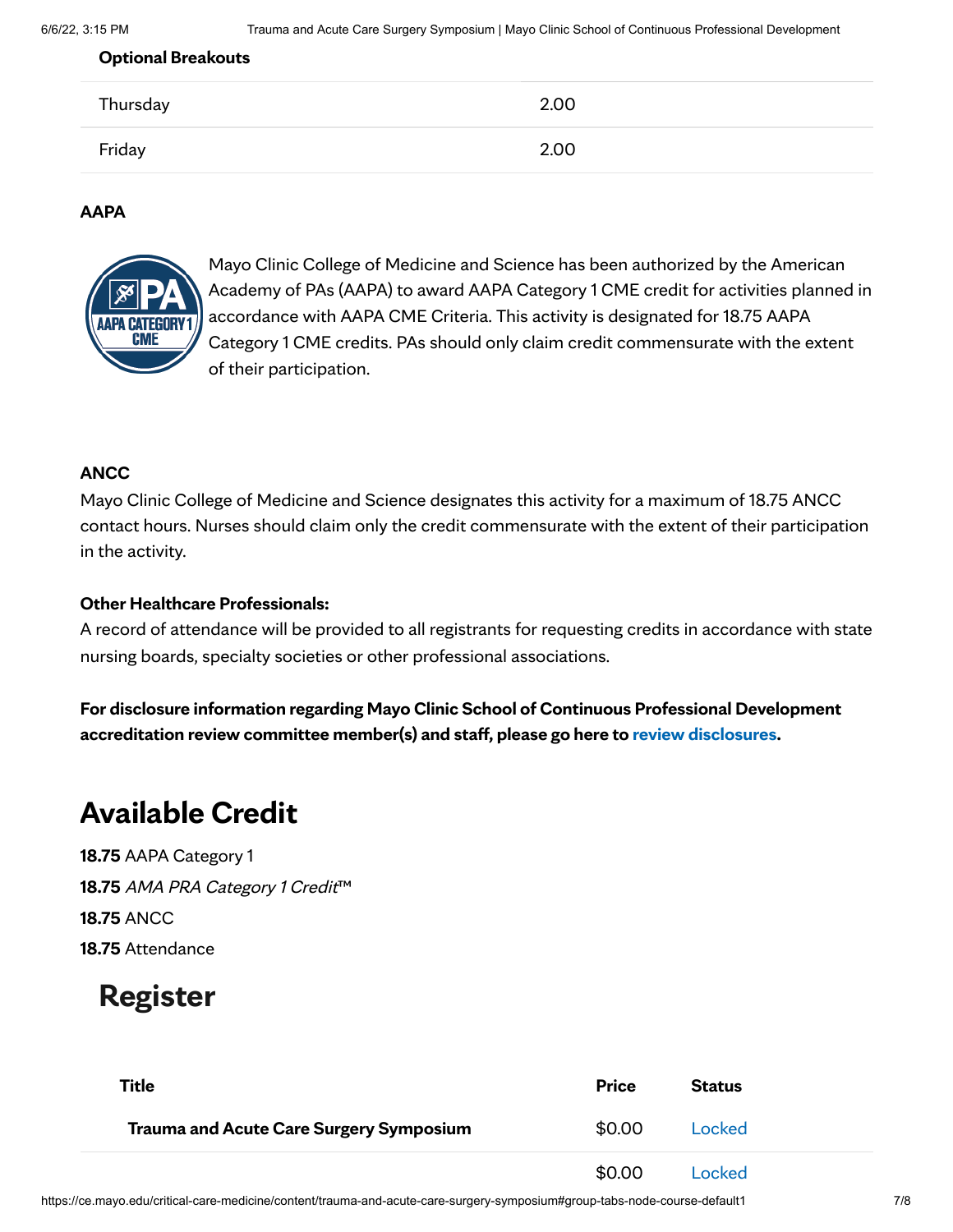| Live Options - Limited Space for Live General Session and<br><b>Breakouts (pre-registration is required)</b> |          |        |
|--------------------------------------------------------------------------------------------------------------|----------|--------|
| Trauma and Acute Care Surgery Symposium - LIVE                                                               | \$780.00 | Locked |
| Optional Breakouts - September 8 (sessions are concurrent, \$0.00<br>select one)                             |          | Locked |
| Radiology: Don't be Afraid of the Dark!!! (3:00 - 5:00<br>p.m.                                               | \$100.00 | Locked |
| Critical Care Procedures (3:00 - 5:00 p.m.)                                                                  | \$100.00 | Locked |
| Optional Breakouts - September 9 (sessions are concurrent, \$0.00<br>select one)                             |          | Locked |
| Critical Care Procedures (3:00 - 5:00 p.m.)                                                                  | \$100.00 | Locked |
| Wound Vac Workshop (3:00 - 5:00 p.m.)                                                                        | \$125.00 | Locked |
| <b>Livestream Options</b>                                                                                    | \$0.00   | Locked |
| Trauma and Acute Care Surgery Symposium - LIVESTREAM \$780.00                                                |          | Locked |
| <b>Optional Livestream Breakout - September 8</b>                                                            | \$0.00   | Locked |
| Radiology: Don't be Afraid of the Dark!!! (3:00 - 5:00<br>p.m.                                               | \$100.00 | Locked |
|                                                                                                              |          |        |

**P** Please [login](https://ce.mayo.edu/critical-care-medicine/user/login?destination=node/126483) or [register](https://ce.mayo.edu/critical-care-medicine/user/register?destination=node/126483) to take this course.

### **Cancellation and Refund Policy**

View [Cancellation](https://ce.mayo.edu/cancellationpolicy) and Refund Policy

All requests must be submitted in writing using the [Contact](https://ce.mayo.edu/content/contact-us) Us Form.

Any use of this site constitutes your agreement to the Terms and Conditions of Registration.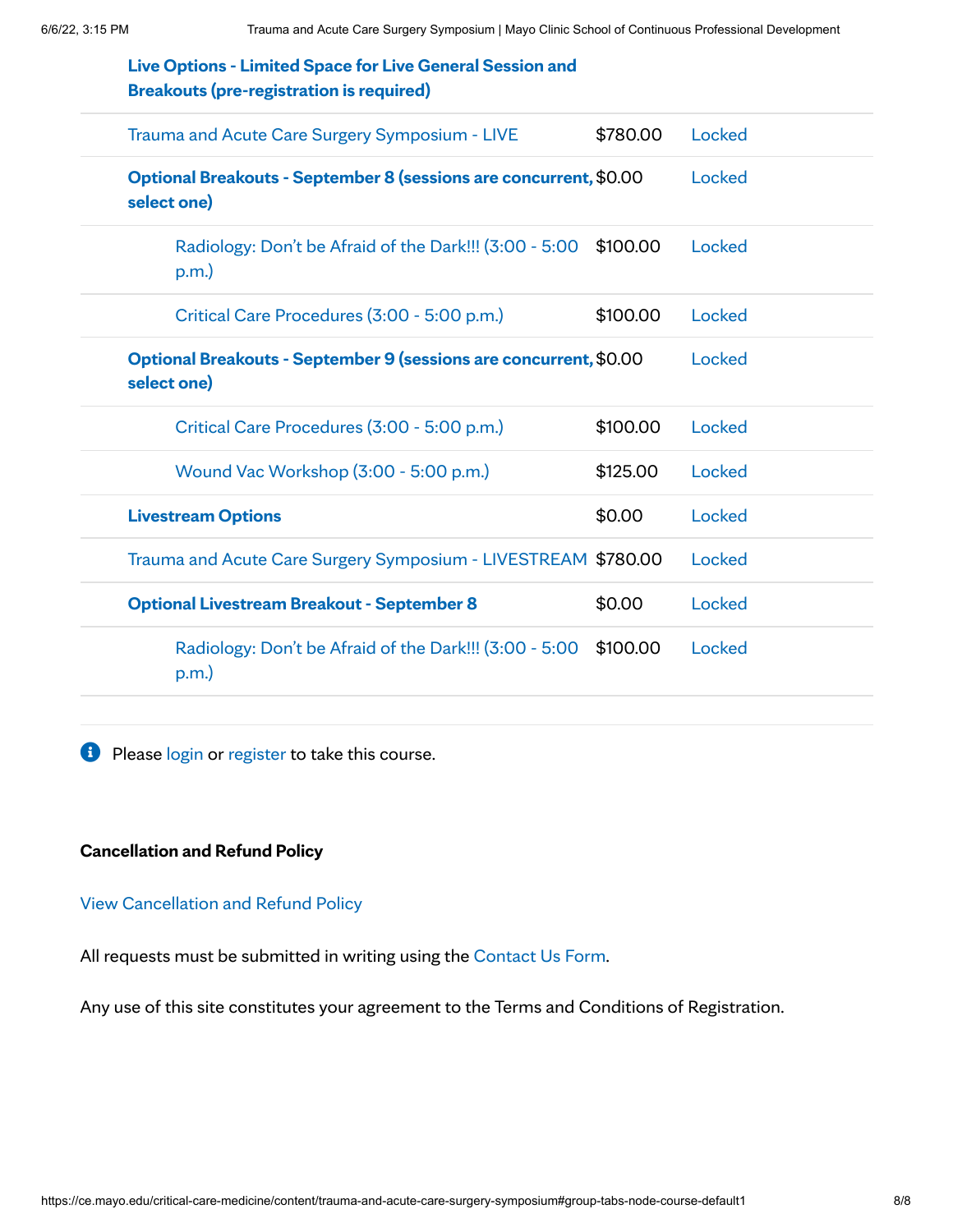### **Mayo Clinic Trauma and Acute Care Surgery Symposium 2022 Leighton Auditorium § Rochester, Minnesota**

All times listed as Central Time

| Thursday, September 8, 2022       |                                                             |                                    |  |
|-----------------------------------|-------------------------------------------------------------|------------------------------------|--|
| 7:00 a.m.                         | Registration, Continental Breakfast and Exhibitors          |                                    |  |
|                                   | Leighton Auditorium, Siebens Building 2 <sup>nd</sup> floor |                                    |  |
| $7:45$ a.m.                       | Welcome and Course Overview                                 |                                    |  |
|                                   | Leighton Auditorium, Siebens Building 2 <sup>nd</sup> floor |                                    |  |
| 8:00 a.m.                         | <b>KEYNOTE LECTURE</b>                                      |                                    |  |
|                                   | Whole Blood                                                 |                                    |  |
|                                   | Donald H. Jenkins, M.D., F.A.C.S., UT Health San Antonio    |                                    |  |
| 8:45 a.m.                         | Prehospital Hemostatic Resuscitation                        |                                    |  |
|                                   | Scott P. Zietlow, M.D.                                      |                                    |  |
| $9:30$ a.m.                       | Advanced Practitioner Utilization in Trauma Resuscitations  |                                    |  |
|                                   | David S. Morris, M.D., Intermountain Medical Group          |                                    |  |
| 10:00 a.m.                        | <b>Break/Exhibitors</b>                                     |                                    |  |
|                                   | <b>Marriott Ballroom</b>                                    |                                    |  |
| 10:30 a.m.                        | <b>Rib Fracture Fixation</b>                                |                                    |  |
|                                   | Brian D. Kim, M.D.                                          |                                    |  |
| 11:00 a.m.                        | <b>Complex Spinal Trauma and Management</b>                 |                                    |  |
|                                   | Brett A. Freedman, M.D.                                     |                                    |  |
| 11:30 a.m.                        | Complex Pelvic and Femur Fracture Management                |                                    |  |
|                                   | Brandon J. Yuan, M.D.                                       |                                    |  |
| 12:00 p.m.                        | <b>Lunch Break/Exhibitors</b>                               |                                    |  |
|                                   | <b>Marriott Ballroom</b>                                    |                                    |  |
| 1:00 p.m.                         | Vascular Trauma Management                                  |                                    |  |
|                                   | Nolan C. Cirillo-Penn, M.D.                                 |                                    |  |
| 1:30 p.m.                         | Anticoagulation Do's and Don'ts                             |                                    |  |
|                                   | Robert D. McBane, II M.D.                                   |                                    |  |
| 2:00 p.m.                         | <b>Geriatric Consultation</b>                               |                                    |  |
|                                   | Donna M. Miller, M.D.                                       |                                    |  |
| 2:30 p.m.                         | <b>Break/Exhibitors</b>                                     |                                    |  |
|                                   | <b>Marriott Ballroom</b>                                    |                                    |  |
| <b>Hands-On Breakout Sessions</b> |                                                             |                                    |  |
|                                   | Pre-Registration is required. Space is limited.             |                                    |  |
| $3:00 - 5:00$ p.m.                | Option 1 (\$100)                                            | Option 2 (\$100)                   |  |
|                                   |                                                             |                                    |  |
|                                   | Radiology: Don't be Afraid of the Dark!!!                   | <b>Critical Care Procedures</b>    |  |
|                                   | Alec J. Williams, APRN, C.N.P., D.N.P.                      | Catherine H. Bausano, APRN, C.N.P. |  |
|                                   |                                                             | Todd M. Miles, APRN, C.N.P.        |  |
|                                   |                                                             |                                    |  |
|                                   | Leighton Auditorium                                         | Marriott Ballroom                  |  |
| 5:00 p.m.                         | Adjourn                                                     |                                    |  |
|                                   |                                                             |                                    |  |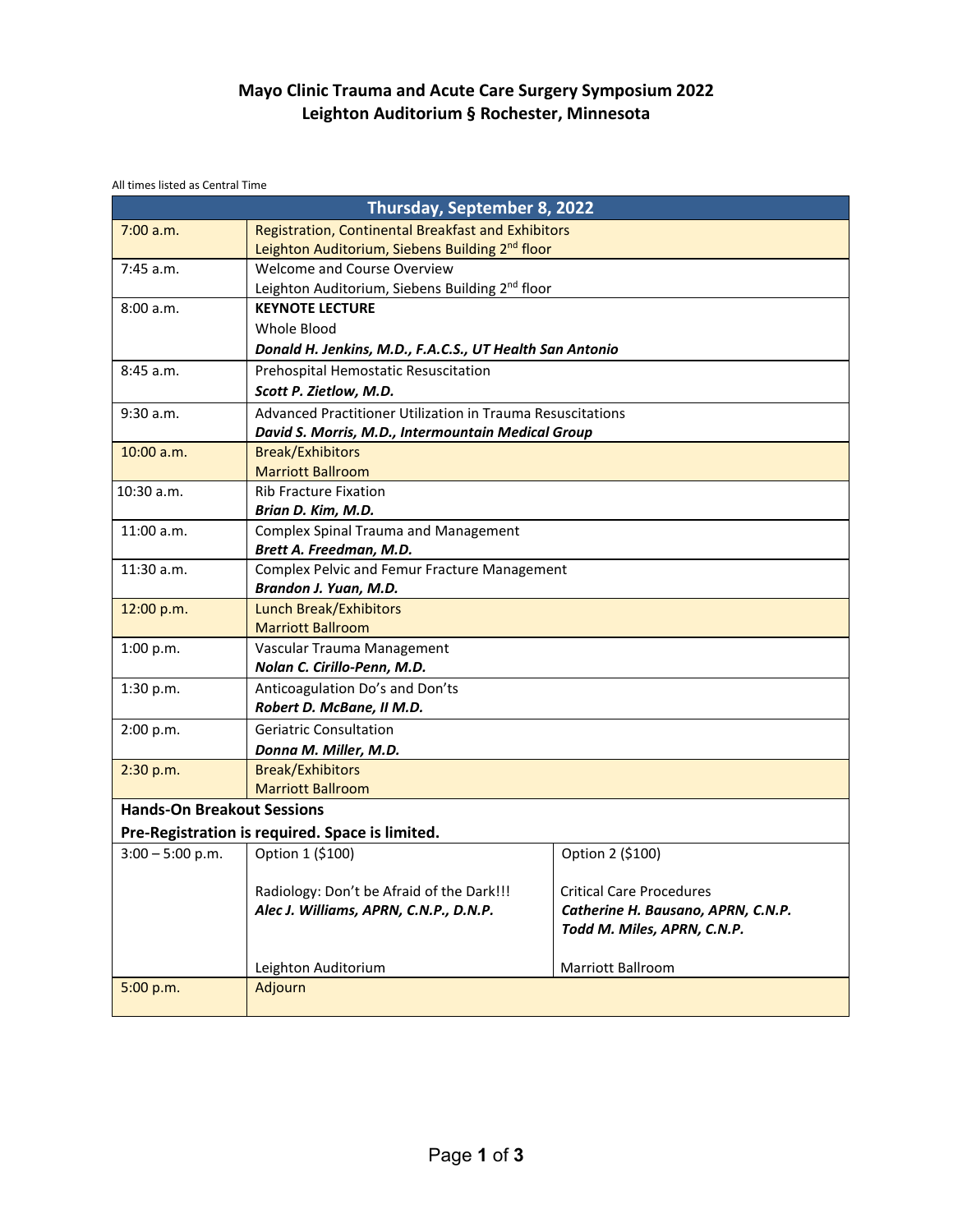### **Mayo Clinic Trauma, Critical Care, and General Surgery Symposium 2022 Leighton Auditorium § Rochester, Minnesota**

| Friday, September 9, 2022         |                                                                                                                      |                                                                          |  |
|-----------------------------------|----------------------------------------------------------------------------------------------------------------------|--------------------------------------------------------------------------|--|
| 7:00 a.m.                         | <b>Registration, Continental Breakfast and Exhibitors</b>                                                            |                                                                          |  |
|                                   | Leighton Auditorium, Siebens Building 2 <sup>nd</sup> floor                                                          |                                                                          |  |
| 7:45 a.m.                         | Welcome and Course Overview                                                                                          |                                                                          |  |
|                                   | Leighton Auditorium, Siebens Building 2nd floor                                                                      |                                                                          |  |
| 8:00 a.m.                         | <b>Traumatic Brain Injuries</b>                                                                                      |                                                                          |  |
|                                   | John L. D. Atkinson, M.D.                                                                                            |                                                                          |  |
| 8:30a.m.                          | Necrotizing Soft Tissue Infection                                                                                    |                                                                          |  |
|                                   | Erica A. Loomis, M.D.                                                                                                |                                                                          |  |
| 9:00 a.m.                         | I See Open Bowel in My Abdominal WoundNow What?                                                                      |                                                                          |  |
|                                   | Stephanie F. Heller, M.D.                                                                                            |                                                                          |  |
| 9:30 a.m.                         | How to Start a Surgical Wound Service                                                                                |                                                                          |  |
|                                   | Ann L. Leland, APRN, C.N.P., D.N.P.                                                                                  |                                                                          |  |
| $10:00$ a.m.                      | <b>Break/Exhibitors</b>                                                                                              |                                                                          |  |
|                                   | <b>Marriott Ballroom</b>                                                                                             |                                                                          |  |
| 10:30 a.m.                        | Appendicitis Management                                                                                              |                                                                          |  |
|                                   | Taleen A. MacArthur, M.D.                                                                                            |                                                                          |  |
| 11:00 a.m.                        | Gallbladder Management                                                                                               |                                                                          |  |
|                                   | Henry J. Schiller, M.D.                                                                                              |                                                                          |  |
| $11:30$ a.m.                      | <b>Interventional Radiology Pearls</b>                                                                               |                                                                          |  |
|                                   | Melissa J. Neisen, M.D.                                                                                              |                                                                          |  |
| 12:00 p.m.                        | <b>Lunch Break/Exhibitors</b>                                                                                        |                                                                          |  |
|                                   | <b>Marriott Ballroom</b>                                                                                             |                                                                          |  |
| 1:00 p.m.                         | Clinical Utility of Point-of-Care Ultrasound                                                                         |                                                                          |  |
|                                   | Michael (Mike) J. Breunig, P.A.-C., M.S.                                                                             |                                                                          |  |
| 1:30 p.m.                         | <b>Spectacular Chief Cases</b><br>Brandon G. Douglass, M.D., Michael D. Traynor, Jr. M.D., M.P.H., Rebecca Zhu, M.D. |                                                                          |  |
|                                   |                                                                                                                      |                                                                          |  |
| 2:30p.m.                          | <b>Break/Exhibitors</b>                                                                                              |                                                                          |  |
|                                   | <b>Marriott Ballroom</b>                                                                                             |                                                                          |  |
| <b>Hands-On Breakout Sessions</b> |                                                                                                                      |                                                                          |  |
|                                   | Pre-Registration is required. Space is limited.                                                                      |                                                                          |  |
| $3:00 - 5:00$                     | Option 1 (\$100)                                                                                                     | Option 2 (\$125)                                                         |  |
| p.m.                              |                                                                                                                      |                                                                          |  |
|                                   | <b>Critical Care Procedures</b>                                                                                      | Wound Vac Workshop                                                       |  |
|                                   | Catherine H. Bausano, APRN, C.N.P.                                                                                   | Marie J. Bedard, P.A.-C.                                                 |  |
|                                   | Todd M. Miles, APRN, C.N.P.                                                                                          | Ann L. Leland, APRN, C.N.P., D.N.P.<br>Stacey L. Zimmerman, APRN, C.N.P. |  |
|                                   |                                                                                                                      |                                                                          |  |
|                                   | Marriott Ballroom                                                                                                    | Marriott Ballroom                                                        |  |
| 5:00 p.m.                         | Adjourn                                                                                                              |                                                                          |  |
|                                   |                                                                                                                      |                                                                          |  |

All times listed as Central Time